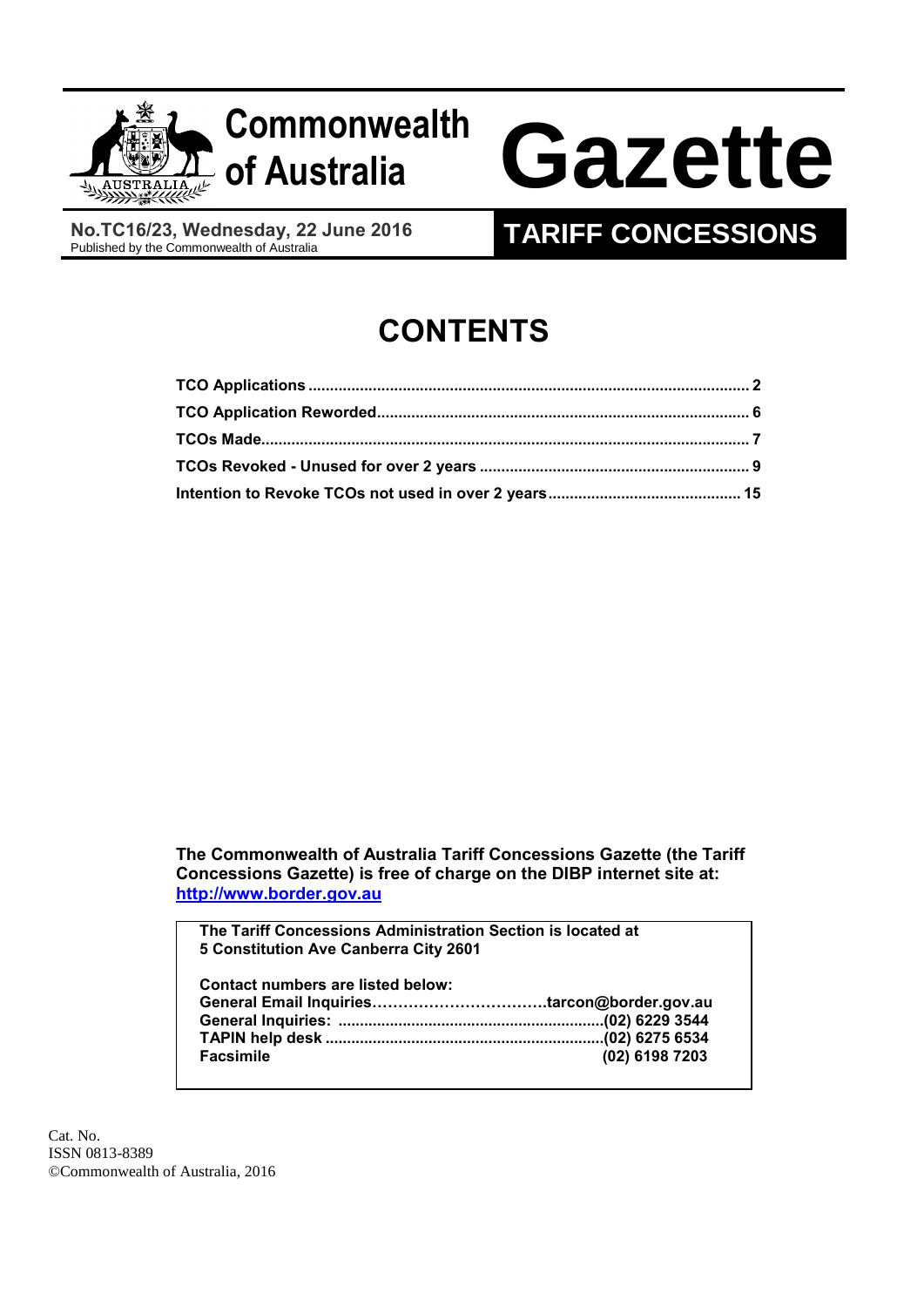## <span id="page-1-0"></span>**CUSTOMS ACT 1901 - NOTICE PURSUANT TO SECTION 269K(1) - APPLICATIONS MADE FOR TARIFF CONCESSION ORDERS**

Applications have been lodged for Tariff Concession Orders for the goods described in the following TABLE.

Australian manufacturers who wish to contest the granting of a Tariff Concession Order for the goods described are invited to lodge a submission in writing in an approved form. Submissions must be lodged within 50 days of the date of publication of this Notice.

The operative date (Op.) and TC reference number follow the description of goods.

To assist local manufacturers, the use(s) to which the goods can be put follow the description of goods.

Objections to the making of TCO submission forms are available at

## <http://www.border.gov.au/Forms/Documents/b444.pdf>

For guidance on the required description style, phone 02 6229 3544.

THE TABLE

|            | Description of Goods including the<br>Customs Tariff Classification                                                                                                                                 | Schedule 4 Item Number | General Duty Rate    |
|------------|-----------------------------------------------------------------------------------------------------------------------------------------------------------------------------------------------------|------------------------|----------------------|
| 3808.92.00 | FUNGICIDES, including active ingredients of azoxystrobin AND/OR<br>cyproconazole<br>Op. 25.05.16                                                                                                    | $-$ TC 1618970         | 50<br>5%             |
|            | Stated Use:<br>To control certain fungal diseases in barley, wheat and peanuts                                                                                                                      |                        |                      |
|            | Applicant: SYNGENTA AUSTRALIA PTY LTD                                                                                                                                                               |                        |                      |
| 3920.59.00 | FILM, multilayered, having ALL of the following:<br>(a) NOT less than one layer of polymethyl methacrylate<br>$(PMMA)$ ;<br>(b) NOT less than one layer of acrylonitrile butadiene styrene          |                        | 50<br>5 <sup>°</sup> |
|            | (ABS);<br>(c) thickness NOT less than 0.5 mm and NOT greater than 1.2 mm;<br>(d) corona treated acrylonitrile butadiene styrene<br>(ABS) layer;                                                     |                        |                      |
|            | (e) density NOT less than $1.05$ g/cubic centimetre and NOT<br>greater than 1.15g/cubic centimetre using test method<br>International Organization for Standardization (ISO) 1183-1<br>Op. 23.05.16 | $-$ TC 1618738         |                      |
|            | Stated Use:<br>As a flat lamination on substrates for interior furniture                                                                                                                            |                        |                      |
|            | Applicant: BORG MANUFACTURING PTY LTD                                                                                                                                                               |                        |                      |
| 3926.90.90 | PLASTIC BAG SEAL COMPONENTS, being interlocking low density<br>polyethylene (LDPE) profiles, seal height NOT exceeding 3 mm<br>Op. 23.05.16                                                         | $-$ TC 1618737         | 50<br>5%             |
|            | Stated Use:<br>As material during the manufacture of resealable plastic bags                                                                                                                        |                        |                      |
|            | Applicant: ITW AUSTRALIA PTY LTD                                                                                                                                                                    |                        |                      |
| 4016.99.00 | TRACK, CONTINUOUS, reinforced rubber, having non reinforced<br>rubber quides<br>Op. 20.05.16                                                                                                        | $-$ TC 1618497         | 50<br>5%             |
|            | Stated Use:<br>As spare parts for amphibious, tracked cross-country vehicles                                                                                                                        |                        |                      |
|            | Applicant: SCANTECHNICS PTY LTD                                                                                                                                                                     |                        |                      |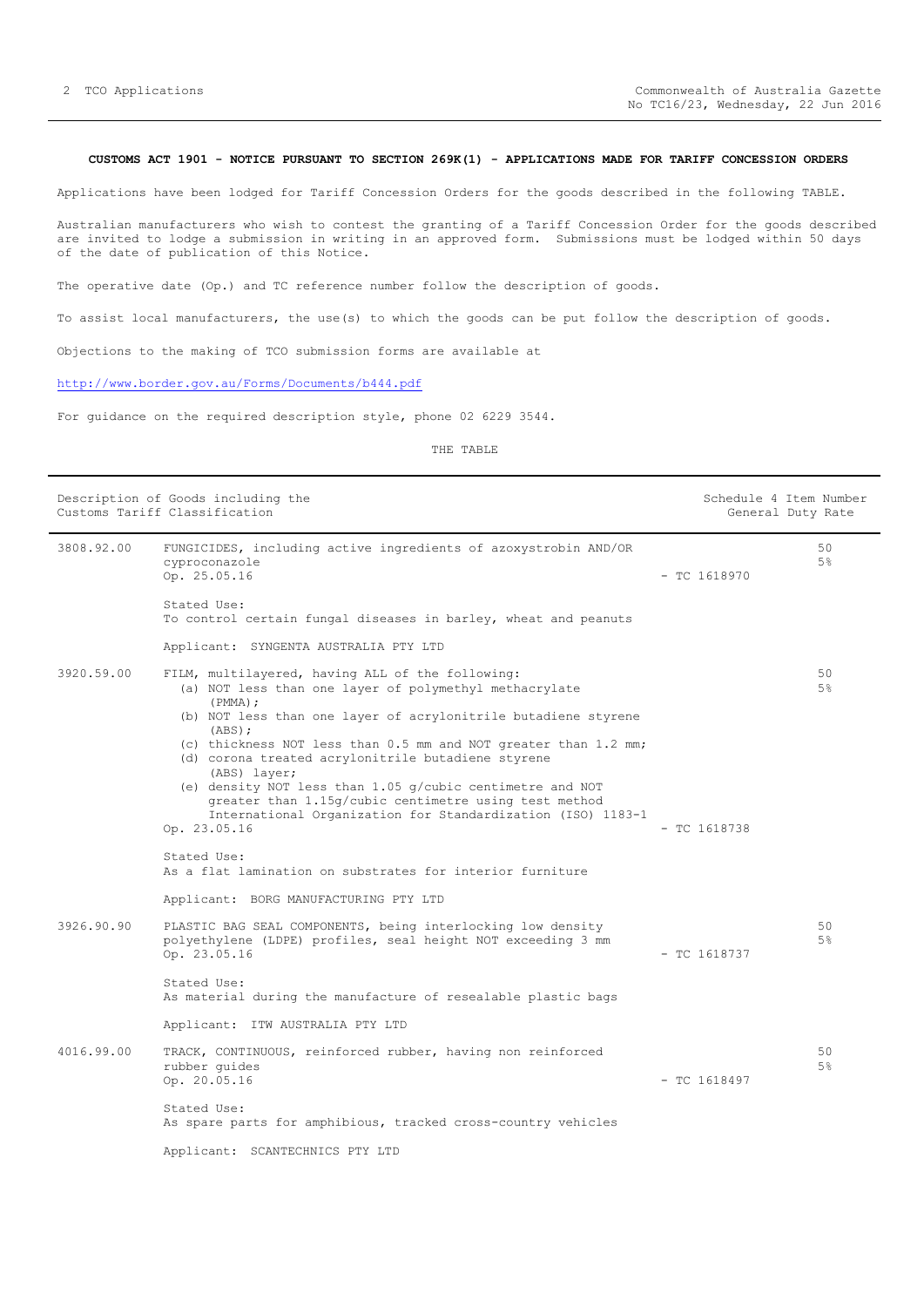| 7008.00.00 | GLASS, metal oxide coated, having ALL of the<br>following:<br>(a) thickness NOT less than 4 mm and NOT greater than 6 mm;<br>(b) dimensions being EITHER of the following:<br>$(i) 6 000 mm \times 3 210 mm;$<br>$(ii)$ 3 210 mm x 2 250 mm,<br>(c) shading coefficient NOT less than 0.43 and NOT greater<br>than $0.49$                                                                                                                                                 |                | 50<br>$5\%$ |
|------------|---------------------------------------------------------------------------------------------------------------------------------------------------------------------------------------------------------------------------------------------------------------------------------------------------------------------------------------------------------------------------------------------------------------------------------------------------------------------------|----------------|-------------|
|            | For the purposes of this Order, tolerance allowable for<br>specification (b) + OR - $5%$<br>Op. 11.05.16                                                                                                                                                                                                                                                                                                                                                                  | $-$ TC 1617304 |             |
|            | Stated Use:<br>Panels for gridshell canopy roof structure                                                                                                                                                                                                                                                                                                                                                                                                                 |                |             |
|            | Applicant: BUILT PTY LTD                                                                                                                                                                                                                                                                                                                                                                                                                                                  |                |             |
| 7321.89.00 | HEATERS, WOOD PELLET, including ALL of the following:<br>(a) electric fans;<br>(b) remote control;<br>(c) humidifier<br>Op. 16.05.16                                                                                                                                                                                                                                                                                                                                      | $-$ TC 1617907 | 50<br>5%    |
|            | Stated Use:<br>Interior heating                                                                                                                                                                                                                                                                                                                                                                                                                                           |                |             |
|            | Applicant: RECYCLING TECHNOLOGIES GROUP PTY LTD                                                                                                                                                                                                                                                                                                                                                                                                                           |                |             |
| 8419.40.00 | WASTE OIL DISTILLING SYSTEM, including ALL of the following:<br>$(a)$ pumps;<br>(b) evaporator;<br>(c) condenser;<br>(d) heat exchanger<br>Op. 25.05.16                                                                                                                                                                                                                                                                                                                   | $-$ TC 1618971 | 50<br>$5\%$ |
|            | Stated Use:<br>For the re-refining of dehydrated lube oil and other waste oils                                                                                                                                                                                                                                                                                                                                                                                            |                |             |
|            | Applicant: CLEANAWAY WASTE MANAGEMENT LTD                                                                                                                                                                                                                                                                                                                                                                                                                                 |                |             |
| 8419.90.00 | PARTS, WASTE HEAT BOILER, being ALL of the following:<br>$(a)$ nozzles;<br>(b) steam drum water separators;<br>(c) sample cooling unit having ALL of the following:<br>(i) cable trays;<br>(ii) cable glands;<br>(iii) cable gland plates;<br>(iv) transmitters;<br>(v) blow down AND waste drain holders,<br>(d) spring hammers;<br>$(e)$ plates;<br>(f) expansion joints;<br>(q) chemical dosing system including ALL of the following:<br>$(i)$ tanks;<br>(ii) mixers; |                | 50<br>$5\%$ |
|            | (iii) dosing pumps<br>Op. 19.05.16                                                                                                                                                                                                                                                                                                                                                                                                                                        | $-$ TC 1618495 |             |
|            | Stated Use:<br>Parts for a waste heat boiler used in smelting furnace operations                                                                                                                                                                                                                                                                                                                                                                                          |                |             |
|            | Applicant: NYRSTAR PORT PIRIE PTY LTD                                                                                                                                                                                                                                                                                                                                                                                                                                     |                |             |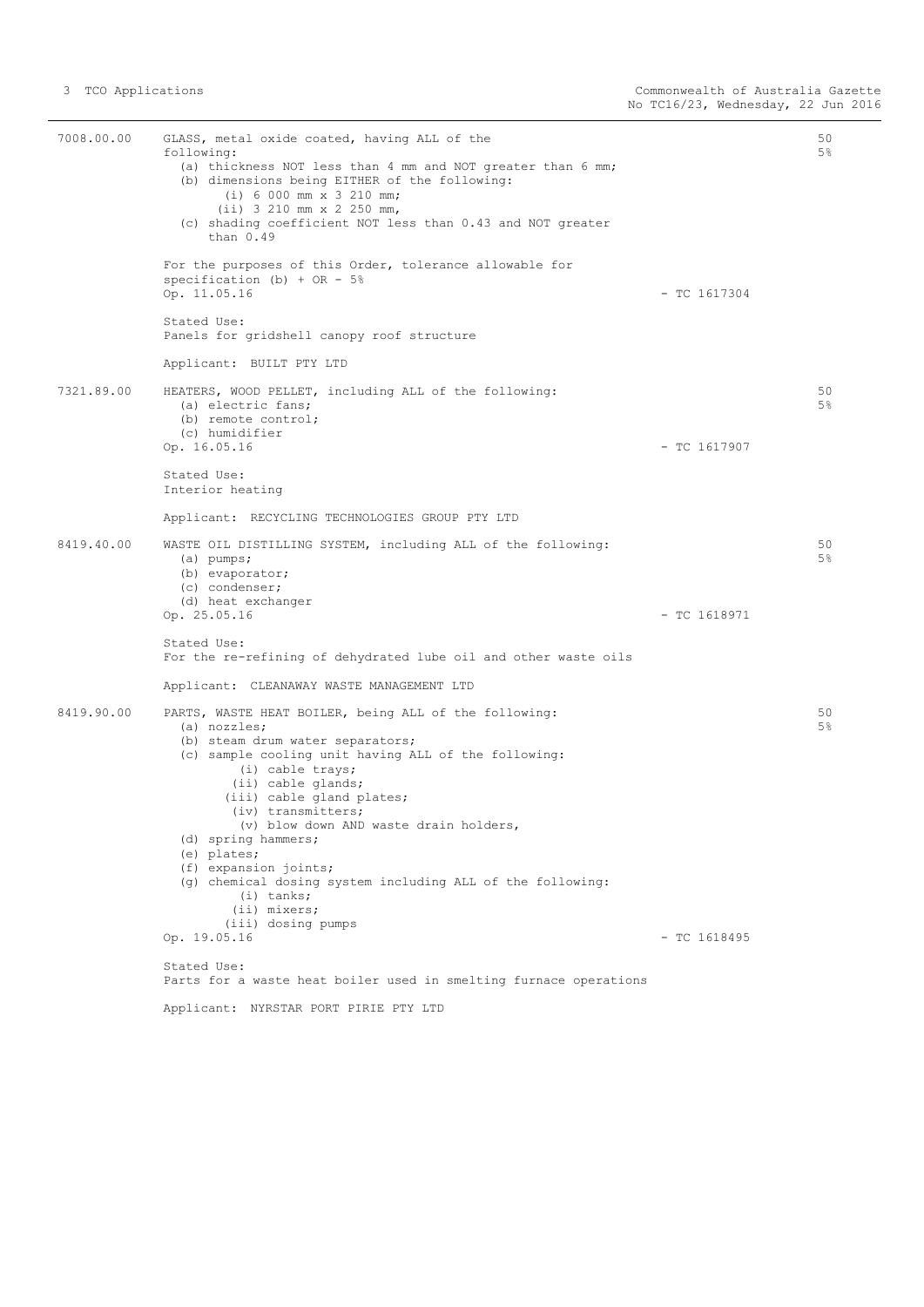|            | Description of Goods including the<br>Customs Tariff Classification                                                                                                                                                                                                                                                                                                                                                                                                                                                                                                                                                                      | Schedule 4 Item Number<br>General Duty Rate |
|------------|------------------------------------------------------------------------------------------------------------------------------------------------------------------------------------------------------------------------------------------------------------------------------------------------------------------------------------------------------------------------------------------------------------------------------------------------------------------------------------------------------------------------------------------------------------------------------------------------------------------------------------------|---------------------------------------------|
| 8421.39.00 | GAS FLOW CONTROLLER, CONDITIONING AND FILTERING SYSTEM, including<br>ALL of the following:<br>(a) gas control valves;<br>(b) gas flow meters;<br>(c) gas flow transmitters;<br>(d) differential pressure transmitters;<br>(e) pressure transmitters;<br>(f) duplex filter, consisting of BOTH of the following:<br>$(i)$ pipes;<br>(ii) manifolds,<br>(q) primary Vent controller;<br>(h) junction box;<br>(i) emergency stop push button;<br>(j) gas seals AND vents;<br>(k) gas filters;<br>(1) restriction pipe orifice;<br>(m) isolation valves;<br>(n) nitrogen supply module,<br>with OR without a gas heater<br>Op. 25.05.16      | 50<br>5 <sup>8</sup><br>$-$ TC 1618878      |
|            | Stated Use:<br>To condition and filter fuel gas supplies to compressors and<br>also increase the temperature of the supplied gas                                                                                                                                                                                                                                                                                                                                                                                                                                                                                                         |                                             |
|            | Applicant: JOHN CRANE AUSTRALIA PTY LTD                                                                                                                                                                                                                                                                                                                                                                                                                                                                                                                                                                                                  |                                             |
| 8438.80.00 | ANIMAL FEED MILL AND PELLETING PLANT, programmable<br>logic controlled, including ALL of the following:<br>(a) meal intake having a capacity exceeding 199 cubic<br>metres, having ALL of the following:<br>$(i)$ baffles;<br>(ii) square filter;<br>(iii) rotary drum cleaner;<br>(iv) cascade magnet,<br>(b) disc mill grinders having a capacity exceeding 11.9 tph<br>including ALL of the following:<br>(i) dosing hopper;                                                                                                                                                                                                          | 50<br>$5\%$                                 |
|            | (ii) dosing auger;<br>(iii) pipe magnet;<br>(iv) filter unit,<br>(c) additive dosing AND batching system including ALL of the<br>following;<br>$(i)$ hopper;<br>(ii) support structure;<br>(iii) weighing bin;<br>(iv) bag hoist,<br>(d) micro dosing system including ALL of the following:<br>(i) cylindrical bins with hatches AND agitators AND<br>spiral augers AND lid switches;                                                                                                                                                                                                                                                   |                                             |
|            | (ii) weighing scales;<br>(iii) hoppers with lid AND automatic valve AND control<br>panel;<br>(iv) pallet turning table;<br>$(v)$ bag carrier,<br>(e) single shaft paddle mixer including ALL of the following:<br>(i) mixer pre bin;<br>(ii) horizontal paddle mixer;<br>(iii) liquid injector;<br>(iv) discharge bin,<br>(f) counter flow cooler AND cyclone;<br>(g) crumbler having a capacity exceeding 29 tph;<br>(h) three deck sieve;<br>(i) coaters including ALL of the following:<br>(i) mixer pre-bins;<br>(ii) horizontal twin shaft paddle mixers;<br>(iii) liquid injectors;<br>(iv) discharge bins,<br>(j) liquid filters; |                                             |
|            | (Continued on next page)                                                                                                                                                                                                                                                                                                                                                                                                                                                                                                                                                                                                                 |                                             |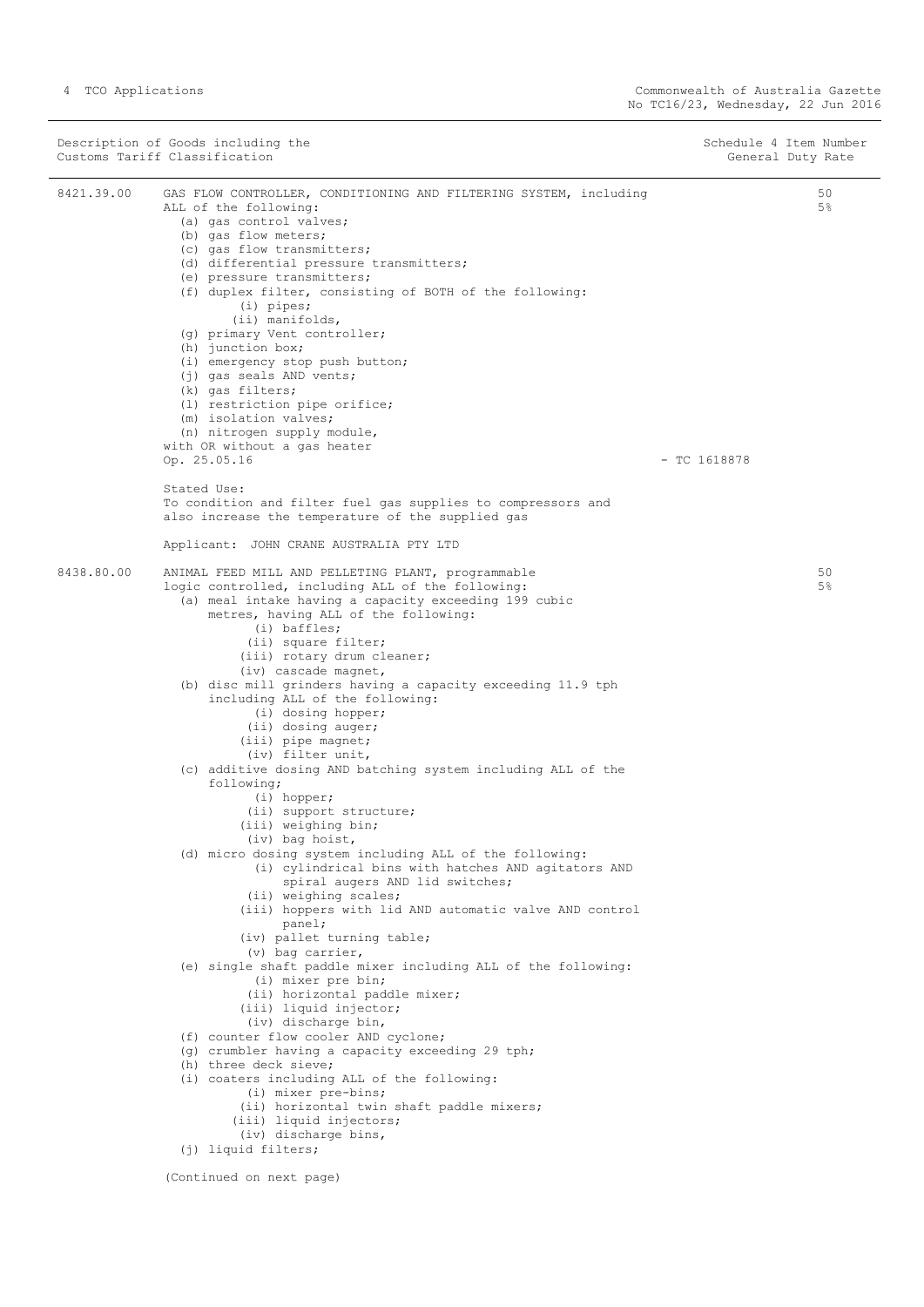Description of Goods including the Schedule 4 Item Number<br>
Customs Tariff Classification<br>
Schedule 4 Item Number Customs Tariff Classification

(Continued from previous page) (k) dosing pumps; (l) air compressors; (m) aspiration filters; (n) out-loading chain conveyor having a capacity exceeding 119 cubic metres per hour; (o) bucket elevators having a capacity exceeding 199 cubic metres per hour; (q) bins; (r) counterflow coolers; (s) cyclones; (t) rollers; (u) sieves, with OR without pelletiser OR steam plant Op. 23.05.16 - TC 1618739 Stated Use: Series of machinery for the industrial preparation of stockfeed in bulk or pellet form Applicant: RIDLEY AGRIPRODUCTS PTY LTD 8479.82.00 AGITATORS OR MIXERS, submersible, power rating NOT less than 1.5 kW, with OR without the following: (a) stainless steel shackles; (b) cable holders; (c) support units Op. 20.05.16 - TC 1618496 Stated Use: Treating biodegradable waste in digester tanks Applicant: AQUATEC MAXCON PTY LTD 50 5% 8479.89.90 PRESSES, BRIQUETTING  $Op. 24.05.16$  - TC 1618838 Stated Use: For compressing phenolic foam dust, wood, paper and organic materials Applicant: KINGSPAN INSULATION PTY LTD 50 5% 8708.99.99 PARTS, OFF HIGHWAY DUMP TRUCK HAVING A GROSS VEHICLE WEIGHT GREATER THAN 150 t, being wheel hub assemblies including ALL of the following: (a) wheel hub; (b) spindles AND/OR stub axles; (c) kingpin, with OR without brake assemblies including ALL of the following: (i) brake disc; (ii) callipers; (iii) flange  $\Omega_{\rm D}$ , 17.05.16 - TC 1618116 Stated Use: Parts for off road dump trucks 50 5%

Applicant: LIEBHERR-AUSTRALIA PTY LTD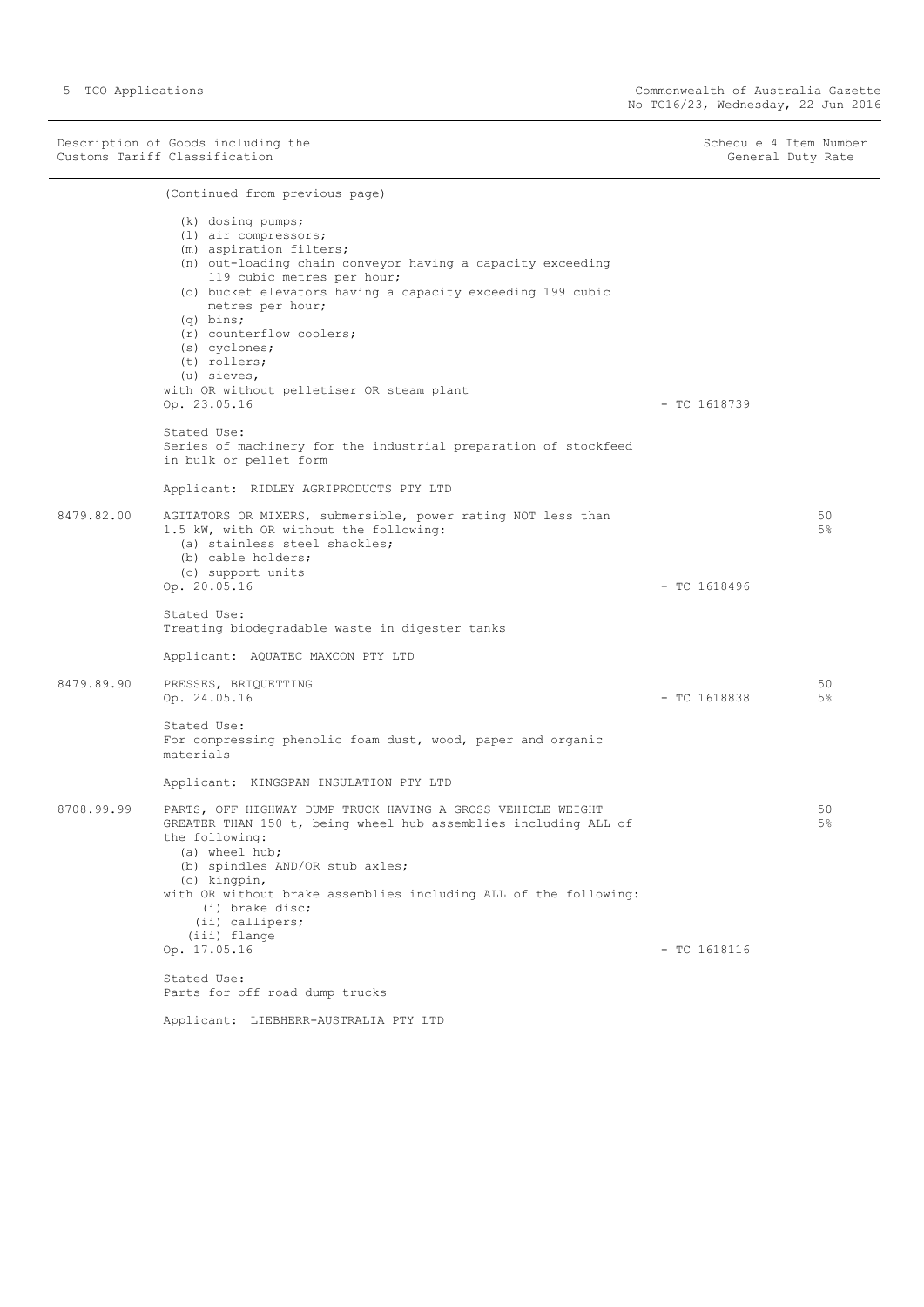#### **CUSTOMS ACT 1901**

### <span id="page-5-0"></span>**NOTICE PURSUANT TO SECTION 269L(4B)(b) - PROPOSAL TO AMEND DESCRIPTION OF GOODS FOLLOWING AN OBJECTION SUBMISSION**

Amended description has been proposed for the Tariff Concession Order application shown in the following TABLE.

Australian manufacturers who consider that there are reasons why the Tariff Concession Order as proposed to be amended should not be made are invited to lodge a submission. Submissions must be lodged no later than 14 days after the publication of this Notice.

The operative date (Op.) and TC reference number follow the description of goods.

To assist local manufacturers, the use(s) to which the goods can be put follow the description of goods.

THE TABLE

Description of Goods including the Schedule 4 Item Number Customs Tariff Classification

| 8705.90.00 | TRUCKS, incorporating a mounted concrete pump, having BOTH of |                | 50 |
|------------|---------------------------------------------------------------|----------------|----|
|            | the following:                                                |                |    |
|            | (a) truck having BOTH of the following:                       |                |    |
|            | (i) wheelbase NOT greater than 4 500 mm;                      |                |    |
|            | (ii) engine power rating NOT less than 324 kW,                |                |    |
|            | (b) concrete pump having ALL of the following:                |                |    |
|            | (i) pump stroke distance NOT less than 2 100 mm;              |                |    |
|            | (ii) maximum pressure capacity NOT less than 220 bar;         |                |    |
|            | (iii) maximum output capacity NOT less than $106$ m3/h;       |                |    |
|            | (iv) concrete receiving hopper NOT less than 880 litre        |                |    |
|            | waterline capacity                                            |                |    |
|            | Op. 25.02.16                                                  | $-$ TC 1608384 |    |
|            | Stated Use:                                                   |                |    |
|            | For the delivery of liquid concrete to construction sites     |                |    |
|            |                                                               |                |    |
|            |                                                               |                |    |

Applicant: CPE MACHINERY PTY LTD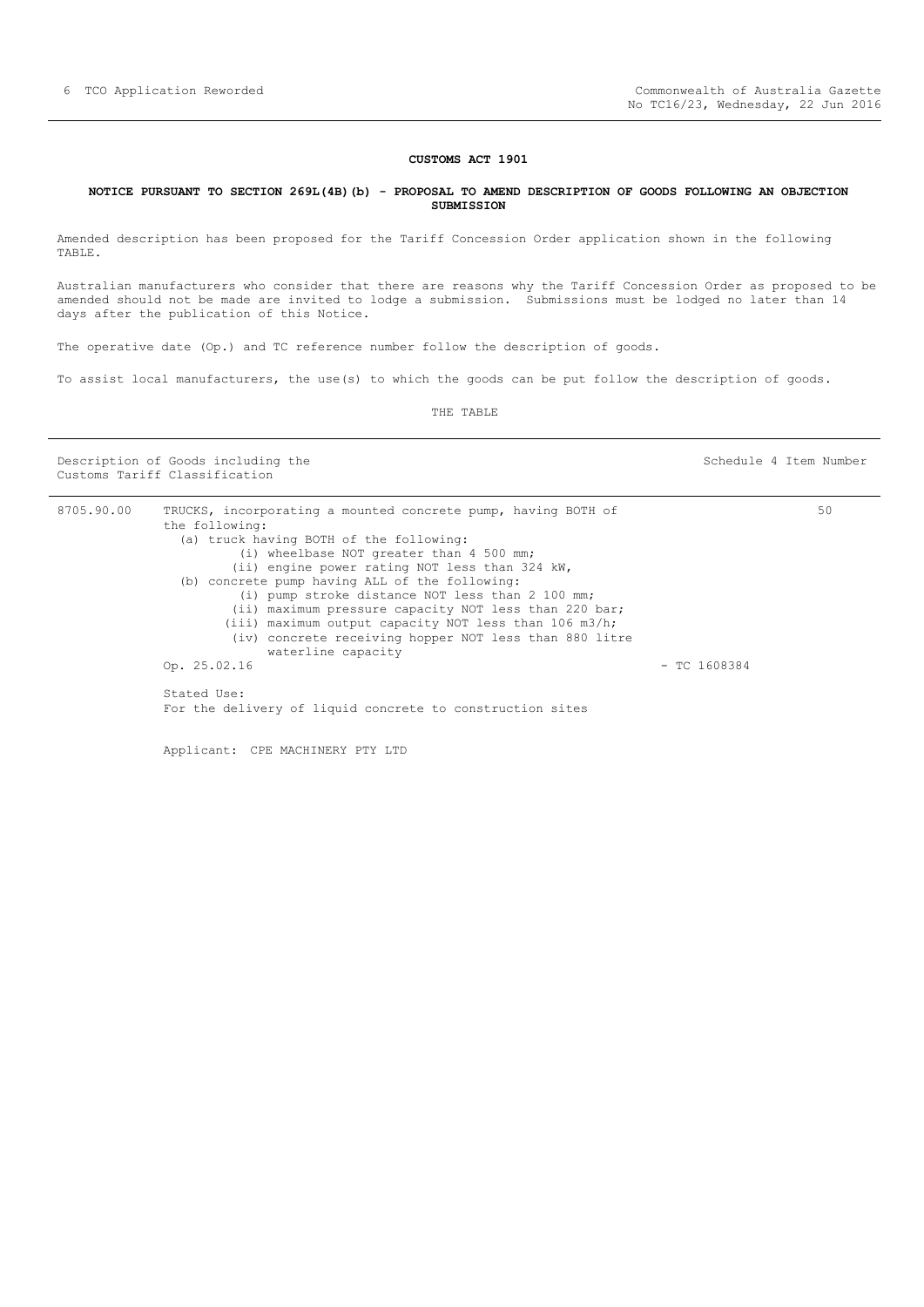# **CUSTOMS ACT 1901 - NOTICE PURSUANT TO SECTION 269R(1) - TARIFF CONCESSION ORDERS MADE**

<span id="page-6-0"></span>Tariff Concession Orders have been made for the goods described in the following TABLE.

The operative date (Op.) and TC reference No. follow the description of goods. Local manufacturers of substitutable goods may request the revocation of TCOs at any time.

### THE TABLE

|            | Description of Goods including the<br>Customs Tariff Classification                                                                                                                                                                                                                                                                                                                                         |                                          | Schedule 4 Item Number<br>Last Date of Effect<br>General Duty Rate |    |
|------------|-------------------------------------------------------------------------------------------------------------------------------------------------------------------------------------------------------------------------------------------------------------------------------------------------------------------------------------------------------------------------------------------------------------|------------------------------------------|--------------------------------------------------------------------|----|
| 3808.92.00 | FUNGICIDES, water dispersible granules, mancozeb AND disodium<br>zinc ethylenediaminetetraacetic acid mixture based<br>Op. 22.03.16                                                                                                                                                                                                                                                                         | Dec. date 20.06.16                       | $-$ TC 1611195                                                     | 50 |
| 6914.90.00 | PLATES AND/OR PANELS AND/OR TILES, BALLISTIC ARMOUR, silicon<br>carbide AND boron carbide<br>Op. 10.03.16                                                                                                                                                                                                                                                                                                   | Dec. date 16.06.16                       | $-$ TC 1610154                                                     | 50 |
| 7326.90.90 | SHROUDS, CONNECTING TUBE, SHUNTED SCREEN OIL AND/OR GAS WELL<br>GRAVEL PACK, perforated AND hinged<br>Op. 07.01.16                                                                                                                                                                                                                                                                                          | Dec. date 16.06.16                       | $-$ TC 1601147                                                     | 50 |
| 8205.59.00 | SQUEEZING TOOLS, POLYETHYLENE PIPE, having a rounding capacity<br>diameter NOT less than 16 mm and NOT greater than 63 mm<br>Op. 29.03.16                                                                                                                                                                                                                                                                   | Dec. date 15.06.16                       | $-$ TC 1611613                                                     | 50 |
| 8307.10.00 | TUBES, seamless stainless steel, incorporating a protective outer<br>sheath covering multiple tubes, with OR without end fittings AND<br>seals                                                                                                                                                                                                                                                              |                                          |                                                                    | 50 |
| 8422.20.00 | Op. 15.03.16<br>BUCKET AND PAN WASHING MACHINES, programmable logic controlled,<br>including ALL of the following:<br>$(a)$ pumps;<br>(b) control panels;<br>(c) steam injectors AND/OR immersion heater;<br>(d) wash rack<br>Op. 10.03.16                                                                                                                                                                  | Dec. date 16.06.16<br>Dec. date 16.06.16 | $-$ TC 1610325<br>- TC 1610157                                     | 50 |
| 8422.30.90 | PLASTIC BOTTLE MAKING AND FILLING LINE, including ALL of the<br>following:<br>(a) bin tipper;<br>(b) preformed bottle feeder;<br>(c) preformed bottle steriliser;<br>(d) preformed bottle heating oven;<br>(e) bottle stretch blow moulder;<br>(f) bottle filler;<br>(q) bottle labeller;<br>(h) bottle label sorter;<br>(i) bottle ingredient carbonator AND blender;<br>(j) bottle capper<br>Op. 15.03.16 | Dec. date 16.06.16                       | - TC 1610377                                                       | 50 |
| 8425.42.00 | HYDRAULIC JACKING SYSTEM, programmable logic controlled, having<br>ALL of the following:<br>(a) maximum lifting capability NOT less than 500 t;<br>(b) push up machine;<br>(c) load bearing barrels AND/OR blocks;<br>(d) loading table,<br>with OR without a hydraulic power pack<br>Op. 10.03.16                                                                                                          | Dec. date 16.06.16                       | $-$ TC 1610156                                                     | 50 |
| 8427.10.00 | SUCTION LIFTERS AND/OR HANDLERS, SHEETING, pedestrian operated,<br>self-propelled<br>Op. 21.03.16                                                                                                                                                                                                                                                                                                           | Dec. date 15.06.16                       | $- TC 1611120$                                                     | 50 |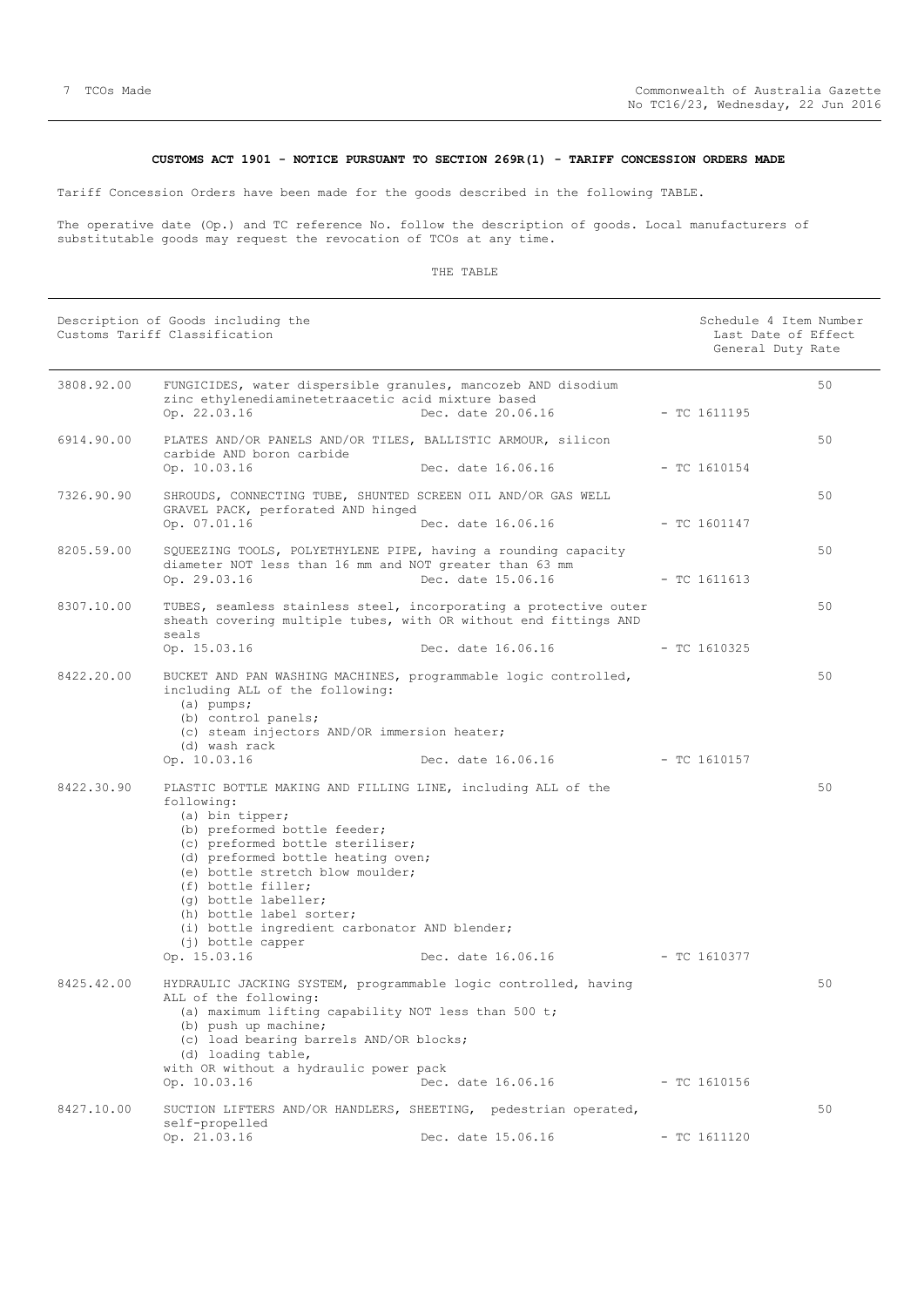| Description of Goods including the | Schedule 4 Item Number |
|------------------------------------|------------------------|
| Customs Tariff Classification      | Last Date of Effect    |
|                                    | General Duty Rate      |

| 8438.50.00 | PIG SLAUGHTER LINE, programmable logic controlled, including ALL<br>of the following:<br>(a) CO2 stunner;<br>(b) runway;<br>(c) gates;<br>(d) pneumatic hoists;<br>(e) elevator;<br>$(f)$ shackles;<br>$(q)$ belts;<br>(h) suspensions;<br>$(i)$ returns;<br>$(j)$ conveyors;<br>(k) work platforms;<br>(1) buffer rails;<br>(m) control panels<br>Op. 15.03.16                                                                               | Dec. date 15.06.16 - TC 1610323 |                | 50 |
|------------|-----------------------------------------------------------------------------------------------------------------------------------------------------------------------------------------------------------------------------------------------------------------------------------------------------------------------------------------------------------------------------------------------------------------------------------------------|---------------------------------|----------------|----|
| 8467.29.00 | GROOVE CUTTING AND CIRCULAR SAWING MACHINES, including a blade<br>change case, with OR without EITHER of the following:<br>(a) blades;<br>(b) hexagon wrench<br>Op. 03.03.16                                                                                                                                                                                                                                                                  | Dec. date 16.06.16              | - TC 1609103   | 50 |
| 8479.82.00 | MIXER AND AEROBIC DIGESTERS, FOOD WASTE TREATMENT, electrically<br>powered, stainless steel, having ALL of the following:<br>(a) internal mixing arms;<br>(b) weight sensors;<br>(c) weight NOT less than 350 kg and NOT greater than 700 kg;<br>(d) height NOT greater than 130 cm;<br>(e) length NOT greater than 295 cm;<br>(f) width NOT greater than 90 cm;<br>(q) maximum waste mixing capacity NOT less than 10 $kg/h$<br>Op. 15.03.16 | Dec. date 16.06.16              | - TC 1610324   | 50 |
| 8481.80.90 | KITS, RETAINER VALVE UPGRADE CONVERSION, SUBSEA TEST TREE,<br>consisting of ALL of the following:<br>(a) ball operating casing;<br>(b) steel alloy valve ball;<br>(c) NOT less than two valve pins<br>Op. 14.01.16                                                                                                                                                                                                                            | Dec. date 16.06.16              | $-$ TC 1602242 | 50 |
| 8536.50.99 | CIRCUIT BREAKERS, AIR INSULATED, manual, including ALL of the<br>following:<br>(a) current rating NOT less than 630 A and NOT greater<br>than 6 300 A;<br>(b) $3$ OR $4$ pole;<br>(c) voltage NOT less than 415 V and NOT<br>greater than 1 000 V;<br>(d) spring charge operation;<br>(e) ready-to-close indicator<br>Op. 23.03.16                                                                                                            | Dec. date 15.06.16              | $-$ TC 1611487 | 50 |
| 8543.90.90 | PARTS, HELICOPTER PILOT NIGHT VISION AND NAVIGATION HELMET, being<br>visors<br>Op. 02.03.16                                                                                                                                                                                                                                                                                                                                                   | Dec. date 16.06.16              | - TC 1608761   | 50 |
| 9406.00.00 | ENCLOSURES, PAINT SPRAYING AND SANDING AND POLISHING, mobile,<br>including ALL of the following:<br>(a) air recycling machine;<br>$(b)$ lights;<br>(c) air filters<br>Op. 19.02.16                                                                                                                                                                                                                                                            | Dec. date 16.06.16              | $-$ TC 1607632 | 50 |
|            |                                                                                                                                                                                                                                                                                                                                                                                                                                               |                                 |                |    |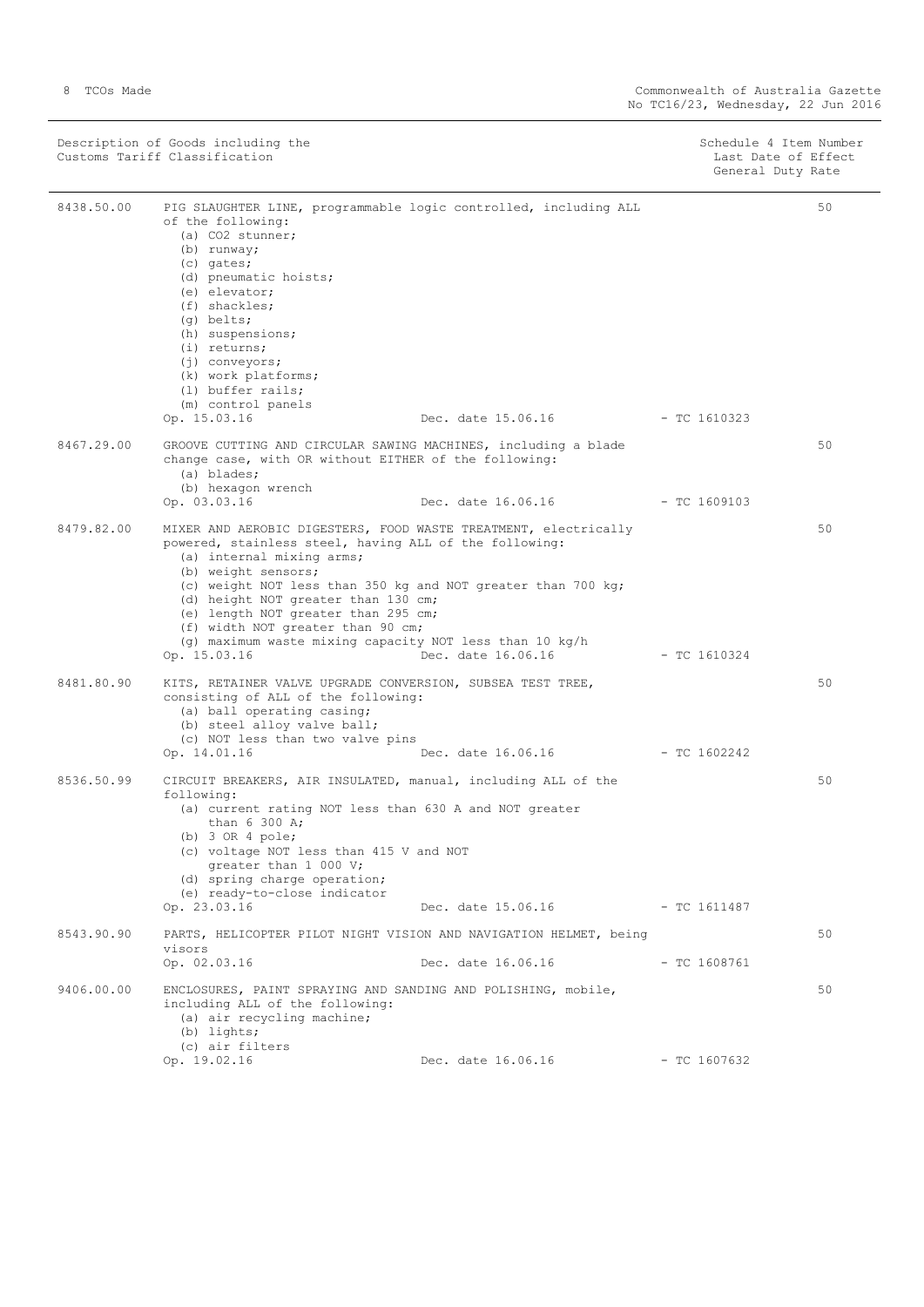# **CUSTOMS ACT 1901**

#### <span id="page-8-0"></span>**NOTICE PURSUANT TO SECTION 269SE(2) - TARIFF CONCESSION ORDER REVOCATION AT THE INITIATIVE OF IMMIGRATION & BORDER PROTECTION**

The Tariff Concession Orders listed in THE TABLE below have has not been used for at least 2 years and have been revoked under Section 269SD(1A). In transit provisions apply.

The intention to revoke these orders was notified in Gazette TC16/18 dated 18 May 2016.

Contact: Phone 02 6229 35 44 or email [tarcon@border.gov.au.](mailto:tarcon@border.gov.au)

THE TABLE

|            | Description of Goods including the<br>Customs Tariff Classification                                                                                                                                                                                                             |                    | Schedule 4 Item Number<br>Last Date of Effect |
|------------|---------------------------------------------------------------------------------------------------------------------------------------------------------------------------------------------------------------------------------------------------------------------------------|--------------------|-----------------------------------------------|
| 8501.40.00 | MOTORS, ELECTRIC, AC, rod/pad mounting, having ALL of the<br>following:<br>(a) aluminium/steel housing;<br>(b) continuously rated;<br>$(c)$ 2 pole;<br>(d) maximum output 140 W;<br>but NOT including bars and rods                                                             |                    | 50<br>14.06.16                                |
|            | Op. 21.04.98<br>Dec. date 03.07.98                                                                                                                                                                                                                                              | $-TC9803281$       |                                               |
|            | Revoked for 2 years non use. In transit provisions apply                                                                                                                                                                                                                        |                    |                                               |
| 8501.52.00 | MOTORS, AC, 414 V, 50 Hz, 1 kW, multi phase, having a four stage<br>angular gearbox incorporating a solid shaft with involute splines<br>Dec. date 11.07.11<br>Op. 21.04.11                                                                                                     |                    | 50<br>14.06.16<br>- TC 1113321                |
|            | Revoked for 2 years non use. In transit provisions apply                                                                                                                                                                                                                        |                    |                                               |
| 8501.53.00 | MOTORS, SYNCHRONOUS, AC, ROLLING MILL, having ALL of the<br>following:<br>(a) power greater than 8 500 kW;<br>(b) torque greater than 400 kNm;<br>(c) greater than 10 poles                                                                                                     |                    | 50<br>14.06.16                                |
|            | Op. 24.01.07                                                                                                                                                                                                                                                                    | Dec. date 13.04.07 | $-$ TC 0701554                                |
|            | Revoked for 2 years non use. In transit provisions apply                                                                                                                                                                                                                        |                    |                                               |
| 8501.53.00 | MOTORS, AC, induction, squirrel cage, three phase, two pole,<br>having ALL of the following:<br>(a) voltage NOT less than 6 500 V;<br>(b) frequency NOT less than 50 Hz;<br>(c) power rating NOT less than 480 kW;<br>(d) torque NOT less than 155 kg/minute<br>Op. 03.05.11    | Dec. date 25.07.11 | 50<br>14.06.16<br>$-$ TC 1114058              |
|            | Revoked for 2 years non use. In transit provisions apply                                                                                                                                                                                                                        |                    |                                               |
| 8501.53.00 | MOTORS, AC, continuous miner, having ALL of the following:<br>(a) three phase $950 V$ ;<br>(b) power rating of 90 kW or greater but NOT exceeding 200 kW;<br>(c) conforming to Australian Standards AS 2595 for<br>electrically powered mining machines and Australian Standard |                    | 50<br>14.06.16                                |
|            | AS2380 Parts 1 and 2 Mines Department Regulations<br>Dec. date 20.01.95<br>Op. 20.10.94                                                                                                                                                                                         |                    | $-$ TC 9408366                                |
|            | Revoked for 2 years non use. In transit provisions apply                                                                                                                                                                                                                        |                    |                                               |
| 8503.00.00 | ROTORS, SYNCHRONOUS MOTOR, having a capacity of NOT less than                                                                                                                                                                                                                   |                    | 50                                            |
|            | 3 150 V<br>Op. 17.05.06<br>Dec. date 04.08.06                                                                                                                                                                                                                                   |                    | 14.06.16<br>$-$ TC 0608610                    |
|            | Revoked for 2 years non use. In transit provisions apply                                                                                                                                                                                                                        |                    |                                               |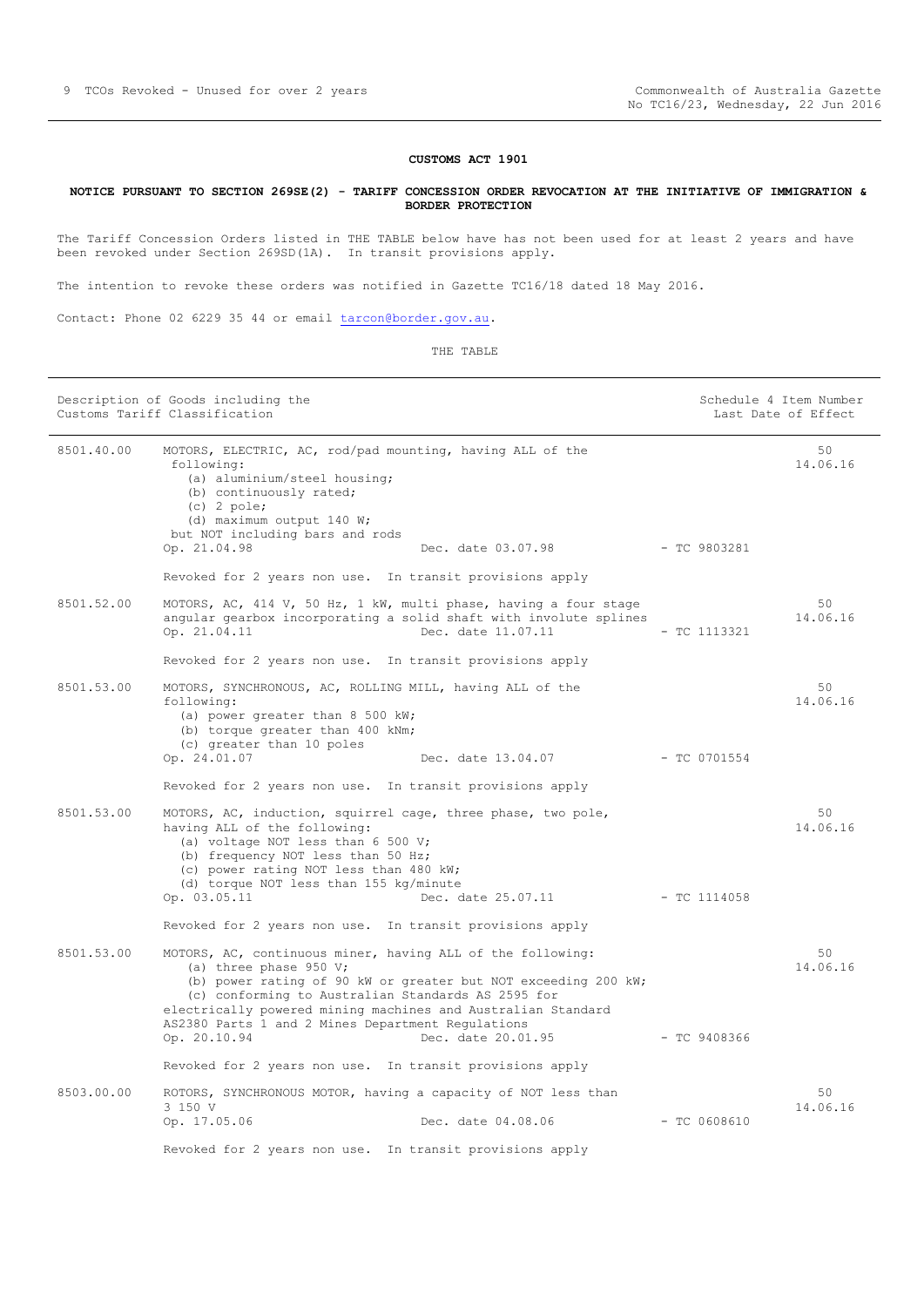| 8503.00.00 | PARTS, HYDROELECTRIC GENERATOR HAVING A CAPACITY NOT LESS<br>THAN 70 MW, being ANY of the following: |                | 50<br>14.06.16 |
|------------|------------------------------------------------------------------------------------------------------|----------------|----------------|
|            | (a) coil supports;                                                                                   |                |                |
|            | (b) core laminations;                                                                                |                |                |
|            | (c) end winding braces;<br>(d) lock plates;                                                          |                |                |
|            | (e) packing blocks;                                                                                  |                |                |
|            | (f) phase ring blocks;                                                                               |                |                |
|            | (g) phase ring droppers;                                                                             |                |                |
|            | (h) taper slides;<br>$(i)$ wedges;                                                                   |                |                |
|            | (j) winding supports;                                                                                |                |                |
|            | (k) stator frames;                                                                                   |                |                |
|            | $(l)$ stator cores;                                                                                  |                |                |
|            | (m) air duct plates;<br>(n) stator clamping plates;                                                  |                |                |
|            | (o) stator coils;                                                                                    |                |                |
|            | (p) connection bars;                                                                                 |                |                |
|            | (q) collector ring and shaft;                                                                        |                |                |
|            | (r) thrust blocks;<br>(s) thrust runners;                                                            |                |                |
|            | (t) pole with rotor coil;                                                                            |                |                |
|            | (u) upper shafts;                                                                                    |                |                |
|            | (v) rotor spokes;                                                                                    |                |                |
|            | $(w)$ lower shafts;<br>$(x)$ rotor rims;                                                             |                |                |
|            | (y) rotor rings;                                                                                     |                |                |
|            | (z) brake rings;                                                                                     |                |                |
|            | (aa) bearing brackets;                                                                               |                |                |
|            | (ab) quide metal;<br>(ac) bearing casings;                                                           |                |                |
|            | (ad) upper oil tubes;                                                                                |                |                |
|            | (ae) upper oil quards;                                                                               |                |                |
|            | (af) coil covers;                                                                                    |                |                |
|            | (ag) generator brake and jack;<br>(ah) lower oil quard and reservoir;                                |                |                |
|            | (ai) lower oil cooling coils;                                                                        |                |                |
|            | (aj) collector covers;                                                                               |                |                |
|            | (ak) collector stands;                                                                               |                |                |
|            | (al) soundproof covers;                                                                              |                |                |
|            | (am) top covers;<br>(an) stay arms;                                                                  |                |                |
|            | (ao) ring bases;                                                                                     |                |                |
|            | (ap) foundations;                                                                                    |                |                |
|            | (aq) exciter bars;                                                                                   |                |                |
|            | (ar) stator energy dissipators<br>Dec. date 01.08.08<br>Op. 14.05.08                                 | $-$ TC 0807991 |                |
|            |                                                                                                      |                |                |
|            | Revoked for 2 years non use. In transit provisions apply                                             |                |                |
| 8503.00.00 | PARTS, DC MOTORS OR GENERATORS, being armatures having BOTH of                                       |                | 50             |
|            | the following:                                                                                       |                | 14.06.16       |
|            | (a) weight NOT less than 435 kg;<br>(b) length NOT less than 1 397 mm                                |                |                |
|            | Op. 26.04.12<br>Dec. date 09.07.12                                                                   | - TC 1213503   |                |
|            | Revoked for 2 years non use. In transit provisions apply                                             |                |                |
| 8504.22.00 |                                                                                                      |                |                |
|            | TRANSFORMERS, MAIN, having ALL of the following:<br>(a) single phase;                                |                | 50<br>14.06.16 |
|            | (b) oil cooled;                                                                                      |                |                |
|            | (c) power output NOT less than 4.5 MVA;                                                              |                |                |
|            | (d) voltage NOT less than 25 kVA;                                                                    |                |                |
|            | (e) frequency NOT less than 50 Hz;<br>$(f)$ windings;                                                |                |                |
|            | (g) circulating pumps;                                                                               |                |                |
|            | (h) pipes and/or valves;                                                                             |                |                |
|            | (i) monitors                                                                                         |                |                |
|            | Op. 13.11.06<br>Dec. date 02.02.07                                                                   | $-$ TC 0618478 |                |
|            | Revoked for 2 years non use. In transit provisions apply                                             |                |                |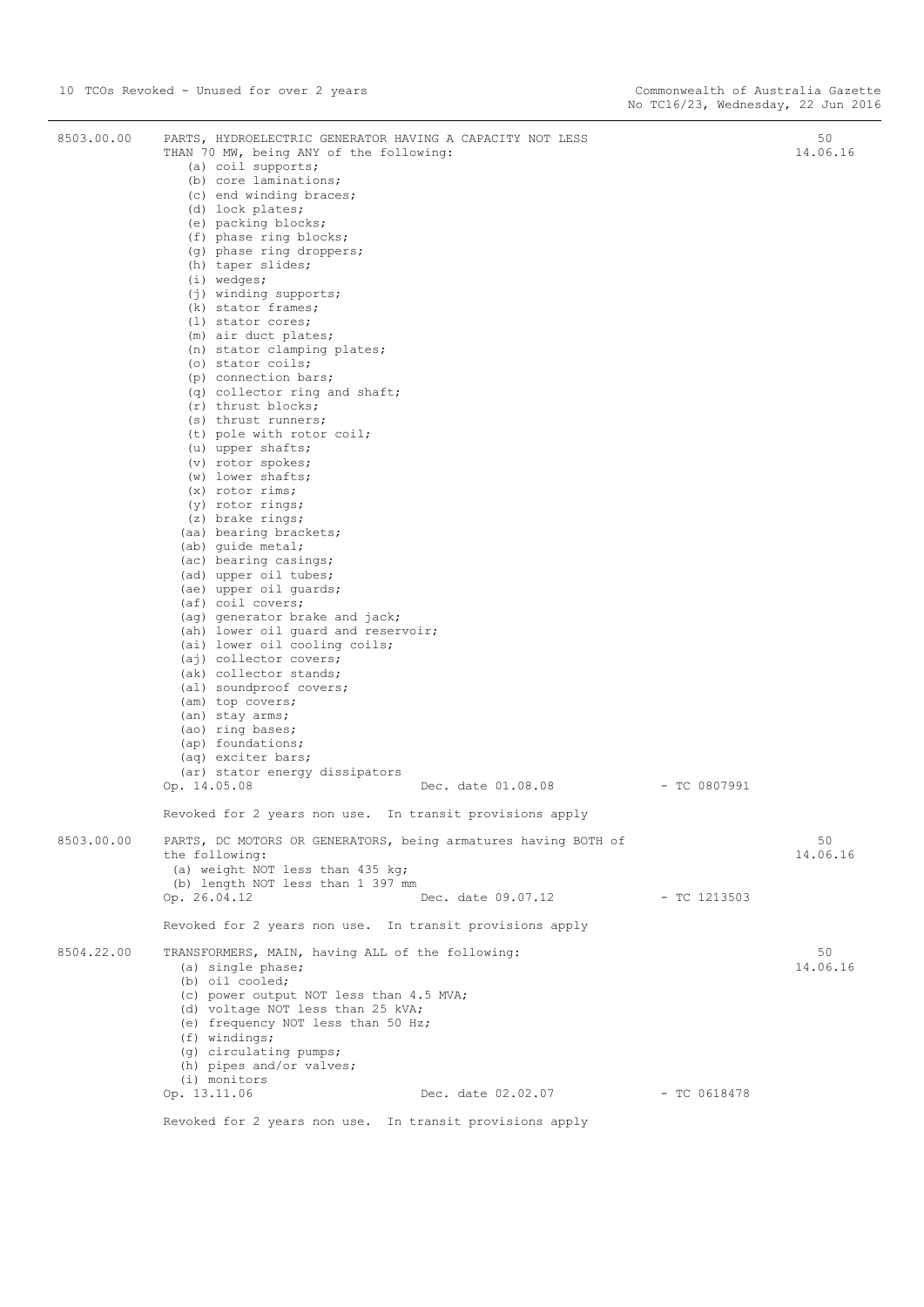| 8504.32.00 | TRANSFORMERS, split core current, circular, having ALL of the<br>following:<br>(a) plug in short circuit link;<br>(b) double insulated lead and bootlace ferrule terminations;<br>(c) inner diameter of NOT less than 38 mm and NOT greater than<br>$115$ mm;<br>(d) secondary current 5 A at a rated primary current of 600 A<br>or 800 A or 1 600 A;<br>(e) rated system voltage of $0.72/3$ kV<br>Op. 14.08.09<br>Dec. date 06.11.09<br>Revoked for 2 years non use. In transit provisions apply | - TC 0929839   | 50<br>14.06.16 |
|------------|-----------------------------------------------------------------------------------------------------------------------------------------------------------------------------------------------------------------------------------------------------------------------------------------------------------------------------------------------------------------------------------------------------------------------------------------------------------------------------------------------------|----------------|----------------|
|            |                                                                                                                                                                                                                                                                                                                                                                                                                                                                                                     |                |                |
| 8504.34.00 | TRANSFORMERS, having ALL of the following:<br>(a) primary and secondary winding;<br>(b) primary or secondary voltage NOT less than 500 kV;<br>(c) greater than 330 MVA rating<br>Op. 19.02.08<br>Dec. date 28.04.08                                                                                                                                                                                                                                                                                 | $-$ TC 0802798 | 50<br>14.06.16 |
|            | Revoked for 2 years non use. In transit provisions apply                                                                                                                                                                                                                                                                                                                                                                                                                                            |                |                |
| 8504.40.90 | MODULATORS, KLYSTRON INPUT POWER<br>Op. 10.06.05<br>Dec. date 21.10.05                                                                                                                                                                                                                                                                                                                                                                                                                              | - TC 0507309   | 50<br>14.06.16 |
|            | Revoked for 2 years non use. In transit provisions apply                                                                                                                                                                                                                                                                                                                                                                                                                                            |                |                |
| 8504.40.90 | RECTIFORMERS, with OR without cooling module, direct current<br>output rating NOT less than 50 kA at 1 000 V<br>Dec. date 21.01.13<br>Op. 30.10.12                                                                                                                                                                                                                                                                                                                                                  | - TC 1241512   | 50<br>14.06.16 |
|            | Revoked for 2 years non use. In transit provisions apply                                                                                                                                                                                                                                                                                                                                                                                                                                            |                |                |
| 8504.90.90 | INDUCTION COILS solenoid assembly having ALL of the following:<br>(a) voltage rating 12 V;<br>(b) amperage, NOT to exceed 21 amp<br>Op. 01.07.97<br>Dec. date 22.05.02                                                                                                                                                                                                                                                                                                                              | - TC 0204368   | 50<br>14.06.16 |
|            | Revoked for 2 years non use. In transit provisions apply                                                                                                                                                                                                                                                                                                                                                                                                                                            |                |                |
| 8507.20.00 | ACCUMULATORS, monobloc, 16 volt, comprising ALL of the following:<br>(a) heat sealed lid;<br>(b) lead calcium tin alloy plates;<br>(c) front terminal access                                                                                                                                                                                                                                                                                                                                        |                | 50<br>14.06.16 |
|            | Op. 28.11.05<br>Dec. date 13.02.06 - TC 0516881                                                                                                                                                                                                                                                                                                                                                                                                                                                     |                |                |
| 8507.20.00 | Revoked for 2 years non use. In transit provisions apply                                                                                                                                                                                                                                                                                                                                                                                                                                            |                | 50             |
|            | ACCUMULATORS/BATTERIES, 6 cell, nominal 12 V, sealed, lead acid,<br>immobilised electrolyte absorbent glass mat type, valve<br>regulated,<br>having current carrying grids composed of 99.99% lead, nominal                                                                                                                                                                                                                                                                                         |                | 14.06.16       |
|            | capacity 7.3-13 Ah @ 10 hour rate<br>Op. 14.02.95<br>Dec. date 26.05.95                                                                                                                                                                                                                                                                                                                                                                                                                             | - TC 9501867   |                |
|            | Revoked for 2 years non use. In transit provisions apply                                                                                                                                                                                                                                                                                                                                                                                                                                            |                |                |
| 8507.30.00 | ACCUMULATORS, rechargeable, nickel cadmium composition having ALL<br>of the following:<br>(a) case moulded to fit hand held radio transceiver;<br>(b) permanently sealed plastic housing;<br>(c) specific inbuilt terminal connectors;<br>(d) nominal dimensions:<br>$(i)$ 142 mm x 59 mm x 16 mm; OR<br>$(i1)$ 154 mm x 58 mm x 16 mm; OR<br>$(iii)$ 154 mm x 61 mm x 16 mm                                                                                                                        |                | 50<br>14.06.16 |
|            | Op. 17.02.93<br>Dec. date 11.06.93                                                                                                                                                                                                                                                                                                                                                                                                                                                                  | - TC 9308312   |                |
|            | Revoked for 2 years non use. In transit provisions apply                                                                                                                                                                                                                                                                                                                                                                                                                                            |                |                |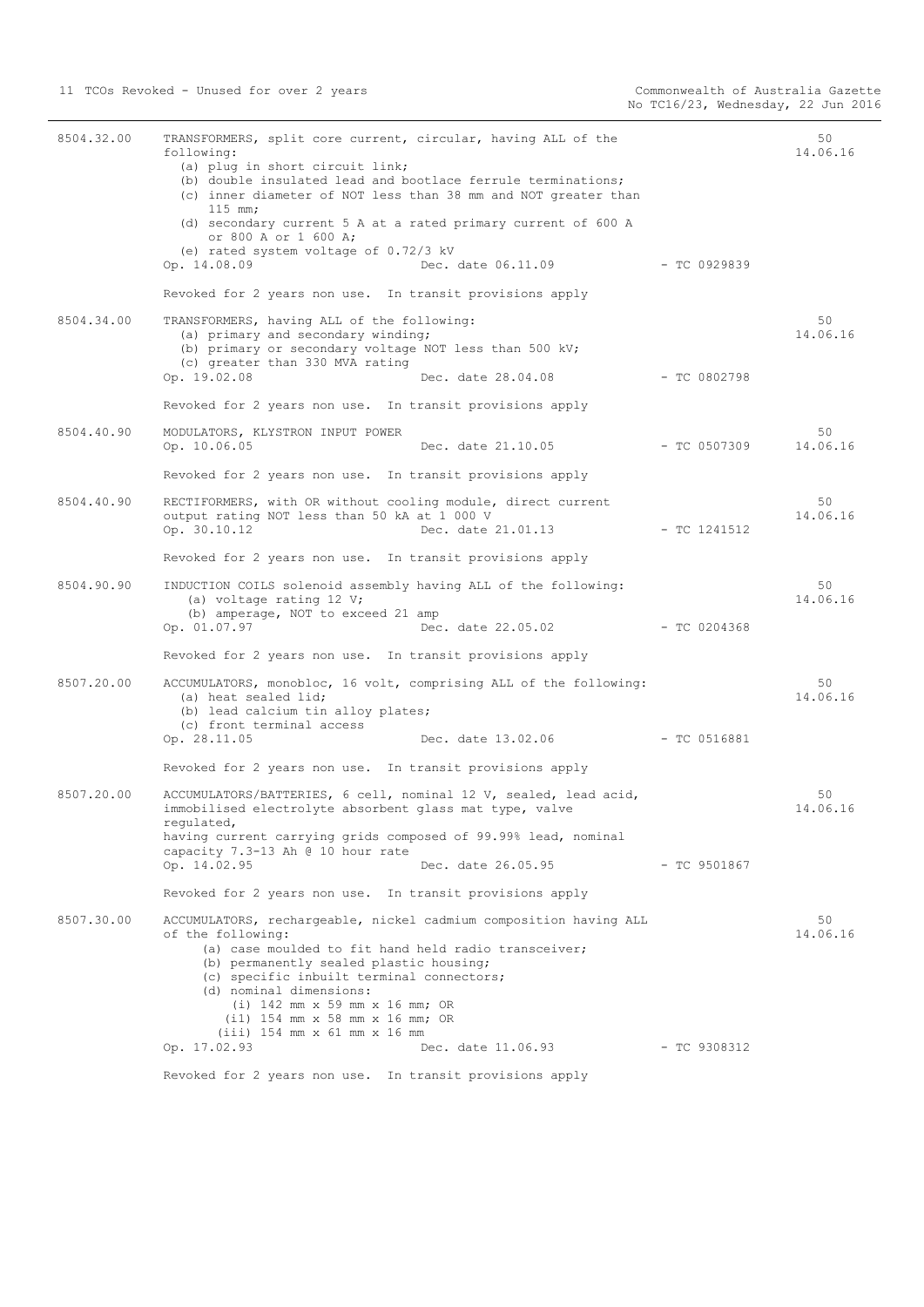| Description of Goods including the<br>Customs Tariff Classification |                                                                                                                                                                                                                                                                                                                                     | Schedule 4 Item Number<br>Last Date of Effect |                |
|---------------------------------------------------------------------|-------------------------------------------------------------------------------------------------------------------------------------------------------------------------------------------------------------------------------------------------------------------------------------------------------------------------------------|-----------------------------------------------|----------------|
| 8507.90                                                             | PLATES, nickel cadmium accumulator, electrochemically unformed<br>Dec. date 04.07.85<br>Op. 09.04.85                                                                                                                                                                                                                                | $-$ TC 8531122                                | 50<br>14.06.16 |
|                                                                     | Revoked for 2 years non use. In transit provisions apply                                                                                                                                                                                                                                                                            |                                               |                |
| 8508.60.00                                                          | LEAF COLLECTION VACUUM CLEANERS, ride on<br>Op. 18.08.11<br>Dec. date 07.11.11                                                                                                                                                                                                                                                      | - TC 1128467                                  | 50<br>14.06.16 |
|                                                                     | Revoked for 2 years non use. In transit provisions apply                                                                                                                                                                                                                                                                            |                                               |                |
| 8514.10.00                                                          | KILNS, GLASS LAMINATION, convection fan, having EITHER of<br>the following:<br>(a) pre press rollers;<br>(b) post press rollers<br>Op. 05.09.12<br>Dec. date 19.11.12                                                                                                                                                               | - TC 1233742                                  | 50<br>14.06.16 |
|                                                                     | Revoked for 2 years non use. In transit provisions apply                                                                                                                                                                                                                                                                            |                                               |                |
| 8514.90.00                                                          | PARTS, METAL COATING LINE FURNACE, being ANY of the following:<br>(a) turn rolls AND/OR exit rolls;<br>(b) turn roll bodies AND/OR exit roll bodies;<br>(c) turn roll shafts AND/OR exit roll shafts;<br>(d) turn roll body faces AND/OR exit roll body faces<br>Op. 17.08.11<br>Dec. date 07.11.11                                 | - TC 1128500                                  | 50<br>14.06.16 |
|                                                                     | Revoked for 2 years non use. In transit provisions apply                                                                                                                                                                                                                                                                            |                                               |                |
| 8515.19.90                                                          | SOLDERING MACHINES, XENON SOFTBEAM, programmable logic<br>controlled, comprising ALL of the following:<br>(a) visual inspection systems;<br>(b) position torching systems;<br>(c) xenon lamp units;<br>(d) wire feeds                                                                                                               |                                               | 50<br>14.06.16 |
|                                                                     | Dec. date 31.01.08<br>Op. 15.10.07                                                                                                                                                                                                                                                                                                  | - TC 0717428                                  |                |
|                                                                     | Revoked for 2 years non use. In transit provisions apply                                                                                                                                                                                                                                                                            |                                               |                |
| 8516.79.00                                                          | SANITIZERS, TOOTHBRUSH<br>Op. 02.03.06<br>Dec. date 12.05.06                                                                                                                                                                                                                                                                        | $-$ TC 0604678                                | 50<br>14.06.16 |
|                                                                     | Revoked for 2 years non use. In transit provisions apply                                                                                                                                                                                                                                                                            |                                               |                |
| 8518.22.00                                                          | LOUDSPEAKERS, LENS, 4 independent active loudspeakers with<br>inbuilt sub woofers in 1 chassis, comprising ALL of the<br>following:<br>(a) magnetic shielded drivers;<br>(b) signal output via a single output projection;<br>(c) selector switch;                                                                                  |                                               | 50<br>14.06.16 |
|                                                                     | (d) active base linearisation circuitry<br>Dec. date 01.08.03<br>Op. 08.05.03                                                                                                                                                                                                                                                       | - TC 0305379                                  |                |
|                                                                     | Revoked for 2 years non use. In transit provisions apply                                                                                                                                                                                                                                                                            |                                               |                |
| 8518.30.90                                                          | JUNCTION BOXES, INTERFACE, MOTOR VEHICLE, including BOTH of<br>the following:<br>(a) microphones;<br>(b) speakers                                                                                                                                                                                                                   |                                               | 50<br>14.06.16 |
|                                                                     | Dec. date 16.01.12<br>Op. 25.10.11                                                                                                                                                                                                                                                                                                  | - TC 1135848                                  |                |
|                                                                     | Revoked for 2 years non use. In transit provisions apply                                                                                                                                                                                                                                                                            |                                               |                |
| 8519.81.41                                                          | SOUND REPRODUCERS OR SOUND RECORDERS AND REPRODUCERS using<br>magnetic tape as the recorded OR recording medium, monophonic,<br>DC or AC/DC operated, weight NOT exceeding 8 kg but NOT including<br>sound reproducers or sound recorders and reproducers having 3 or<br>more cassette drives<br>Op. 01.01.07<br>Dec. date 20.11.06 | $-$ TC 0614693                                | 50<br>14.06.16 |
|                                                                     |                                                                                                                                                                                                                                                                                                                                     |                                               |                |

Revoked for 2 years non use. In transit provisions apply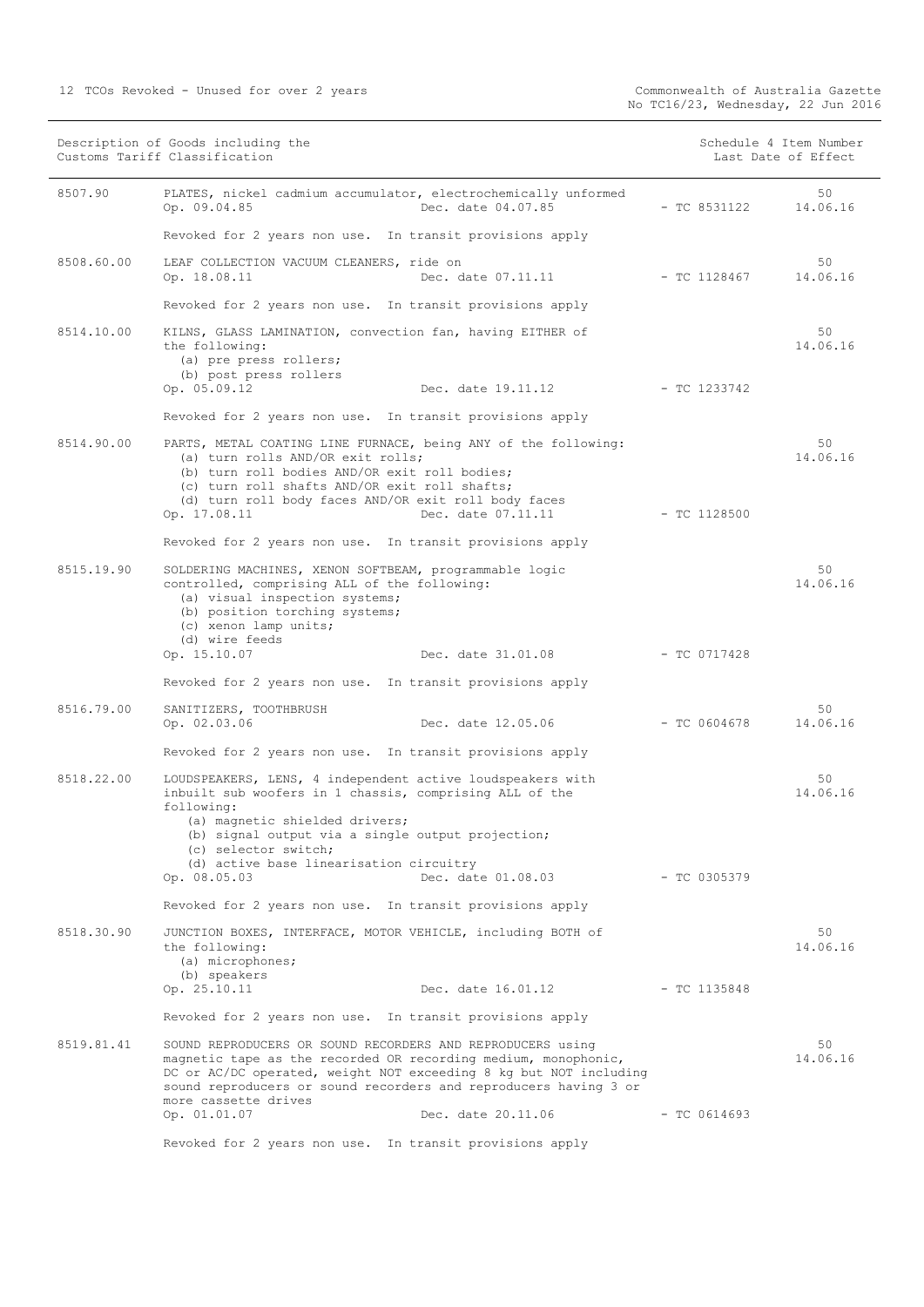| 8527.19.00 | BOXES, LUNCH, insulated, incorporating AM/FM radios<br>Op. 09.02.07<br>Dec. date 04.05.07                                                                                                                                                                                                                                                                         | - TC 0702121   | 50<br>14.06.16 |
|------------|-------------------------------------------------------------------------------------------------------------------------------------------------------------------------------------------------------------------------------------------------------------------------------------------------------------------------------------------------------------------|----------------|----------------|
|            | Revoked for 2 years non use. In transit provisions apply                                                                                                                                                                                                                                                                                                          |                |                |
| 8527.19.00 | RADIO RECEIVERS, incorporating a torch, having BOTH of the<br>following:<br>(a) adjustable head;<br>(b) distress signal function<br>Op. 01.12.11<br>Dec. date 13.02.12                                                                                                                                                                                            | $-$ TC 1140094 | 50<br>14.06.16 |
|            | Revoked for 2 years non use. In transit provisions apply                                                                                                                                                                                                                                                                                                          |                |                |
| 8527.91.00 | RADIO BROADCAST RECEIVERS, CONSTRUCTION OR EARTHMOVING EQUIPMENT,<br>having ALL of the following:<br>(a) cassette deck 4 track, 2 channel stereo;<br>(b) maximum output NOT exceeding 2 x 10 W;<br>(c) output impedence NOT less than 3 Ohms and NOT greater than<br>5 Ohms;                                                                                      |                | 50<br>14.06.16 |
|            | (d) system voltage 12 V, negative earth<br>Dec. date 21.11.06<br>Op. 01.01.07                                                                                                                                                                                                                                                                                     | - TC 0614424   |                |
|            | Revoked for 2 years non use. In transit provisions apply                                                                                                                                                                                                                                                                                                          |                |                |
| 8527.99.00 | RECEIVERS, scanning, but NOT including ANY of the following:<br>(a) such scanning receivers imported with separate aerials<br>OR antennae capable of being connected by cable;<br>(b) scanning receivers capable of operating in a frequency<br>range of 1.7 MHz or greater but NOT exceeding 30.0 MHz;<br>(c) transceivers<br>Op. 01.01.07<br>Dec. date 21.11.06 | $-$ TC 0614426 | 50<br>14.06.16 |
|            | Revoked for 2 years non use. In transit provisions apply                                                                                                                                                                                                                                                                                                          |                |                |
| 8527.99.00 | GSM-NETWORK FIXED RADIO BASE STATION RECEIVERS<br>Dec. date 21.11.06<br>Op. 01.01.07<br>Revoked for 2 years non use. In transit provisions apply                                                                                                                                                                                                                  | $-$ TC 0614430 | 50<br>14.06.16 |
| 8528.71.10 | SWITCHING UNITS, MULTIMEDIA, having ALL of the following:<br>(a) PAL, SECAM and NTSC television signal reception;<br>(b) remote control;<br>(c) S-VHS output<br>Dec. date 22.11.06<br>Op. 01.01.07                                                                                                                                                                | $-$ TC 0614462 | 50<br>14.06.16 |
|            | Revoked for 2 years non use. In transit provisions apply                                                                                                                                                                                                                                                                                                          |                |                |
| 8535.21.00 | CIRCUIT BREAKERS, dc drive, having ALL of the following:<br>(a) voltage rating NOT less than 700 volts and NOT greater than<br>800 volts;<br>(b) current rating NOT less than 1 100 Amperes;<br>(c) response time of 15 milliseconds OR less<br>Dec. date 02.09.05<br>Op. 19.04.05                                                                                | $-$ TC 0504543 | 50<br>14.06.16 |
|            | Revoked for 2 years non use. In transit provisions apply                                                                                                                                                                                                                                                                                                          |                |                |
| 8535.30.00 | CONTACTORS, single pole DC traction circuit switching<br>Op. 21.11.97<br>Dec. date 06.02.98                                                                                                                                                                                                                                                                       | $-$ TC 9710271 | 50<br>14.06.16 |
|            | Revoked for 2 years non use. In transit provisions apply                                                                                                                                                                                                                                                                                                          |                |                |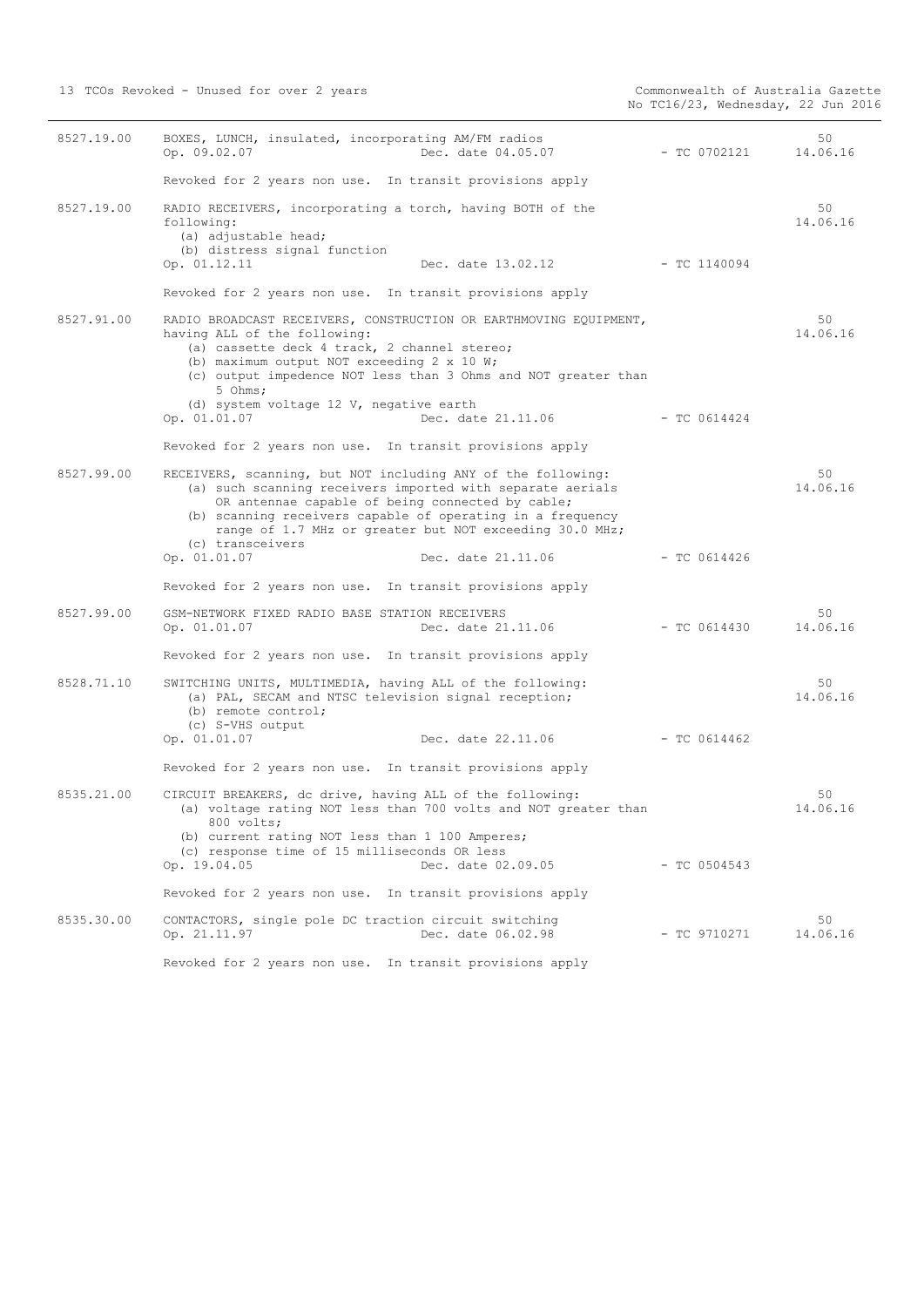|            | Description of Goods including the<br>Customs Tariff Classification                                                                                                                                                                                                                                                                            |                                 | Schedule 4 Item Number<br>Last Date of Effect |
|------------|------------------------------------------------------------------------------------------------------------------------------------------------------------------------------------------------------------------------------------------------------------------------------------------------------------------------------------------------|---------------------------------|-----------------------------------------------|
| 8537.10.90 | CONTROLLERS AND MONITORS, SUBSEA OIL AND GAS WELL HEAD PRESSURE,<br>hydraulic and electronic, including ALL of the following:<br>(a) flow control valves;<br>(b) shuttle valves:<br>(c) electrical power and communication connectors;                                                                                                         |                                 | 50<br>14.06.16                                |
|            | (d) internal pressure sensors<br>Op. 28.07.09<br>Dec. date 09.10.09                                                                                                                                                                                                                                                                            |                                 | - TC 0927032                                  |
|            | Revoked for 2 years non use. In transit provisions apply                                                                                                                                                                                                                                                                                       |                                 |                                               |
|            |                                                                                                                                                                                                                                                                                                                                                |                                 |                                               |
| 8537.10.90 | DATA CENTRE CONTAINERS, including ALL of the following:<br>(a) raised floor;<br>(b) climate control;<br>(c) power distribution system;<br>(d) cable bulkhead system;<br>(e) access system                                                                                                                                                      |                                 | 50<br>14.06.16                                |
|            | Op. 12.04.12                                                                                                                                                                                                                                                                                                                                   | Dec. date 25.06.12 - TC 1211807 |                                               |
|            | Revoked for 2 years non use. In transit provisions apply                                                                                                                                                                                                                                                                                       |                                 |                                               |
| 8537.20.90 | GENERATOR NEUTRAL ACCESSORY COMPARTMENT, GAS TURBINE GENERATOR,<br>including ALL of the following:<br>(a) bus ducts;<br>(b) bus duct supports;                                                                                                                                                                                                 |                                 | 50<br>14.06.16                                |
|            | (c) basement<br>Dec. date 07.11.08<br>Op. 19.08.08                                                                                                                                                                                                                                                                                             | $-$ TC 0826982                  |                                               |
|            | Revoked for 2 years non use. In transit provisions apply                                                                                                                                                                                                                                                                                       |                                 |                                               |
| 8543.90.90 | PARTS, ELECTROLYSIS MACHINE, being cathode head bars<br>Op. 07.03.11<br>Dec. date 30.05.11                                                                                                                                                                                                                                                     |                                 | 50<br>14.06.16<br>- TC 1108392                |
|            | Revoked for 2 years non use. In transit provisions apply                                                                                                                                                                                                                                                                                       |                                 |                                               |
| 8544.42.19 | ASSEMBLIES, CABLE, COMPUTER, having BOTH of the following:<br>(a) SCSI (small computer system interface) type;<br>(b) length $157.4$ cm (+ OR - $5\%$ ), incorporating NOT less than 6<br>connectors of the 68 position type at intervals of NOT<br>less than 50 mm and NOT more than 356 mm throughout the                                    |                                 | 50<br>14.06.16                                |
|            | length<br>Op. 01.01.07                                                                                                                                                                                                                                                                                                                         | Dec. date 22.11.06              | $-$ TC 0614505                                |
|            | Revoked for 2 years non use. In transit provisions apply                                                                                                                                                                                                                                                                                       |                                 |                                               |
| 8544.42.29 | ELECTRICAL POWER FEED SYSTEM, MOVING MACHINERY, insulated,<br>having ALL of the following:<br>(a) conductor bars;<br>(b) anchoring grabs;<br>(c) hanger clamps AND/OR brackets;<br>(d) expansion joints AND/OR feeders;<br>(e) covers AND/OR hoods AND/OR caps;<br>(f) rail connectors;<br>(q) phase AND/OR earth collectors;                  |                                 | 50<br>14.06.16                                |
|            | (h) electric current rating NOT less than 630 A and NOT<br>greater than 1 250 A                                                                                                                                                                                                                                                                |                                 |                                               |
|            | Dec. date 22.11.10<br>Op. 27.08.10                                                                                                                                                                                                                                                                                                             |                                 | - TC 1039871                                  |
|            | Revoked for 2 years non use. In transit provisions apply                                                                                                                                                                                                                                                                                       |                                 |                                               |
| 8544.60.90 | CABLES, ELECTRICAL POWER AND COMMUNICATION, UMBILICAL, SUBSEA,<br>steel armoured, having ALL of the following:<br>(a) outside cable diameter NOT less than 35 mm and NOT greater<br>than 38 mm;<br>(b) maximum voltage capacity NOT less 4.5 kV;<br>(c) fibre optic internal cables;<br>(d) cable length NOT less than 2 500 m and NOT greater |                                 | 50<br>14.06.16                                |
|            | than 3 000 m<br>Op. 03.08.12<br>Dec. date 22.10.12                                                                                                                                                                                                                                                                                             |                                 | - TC 1228157                                  |
|            | Revoked for 2 years non use. In transit provisions apply                                                                                                                                                                                                                                                                                       |                                 |                                               |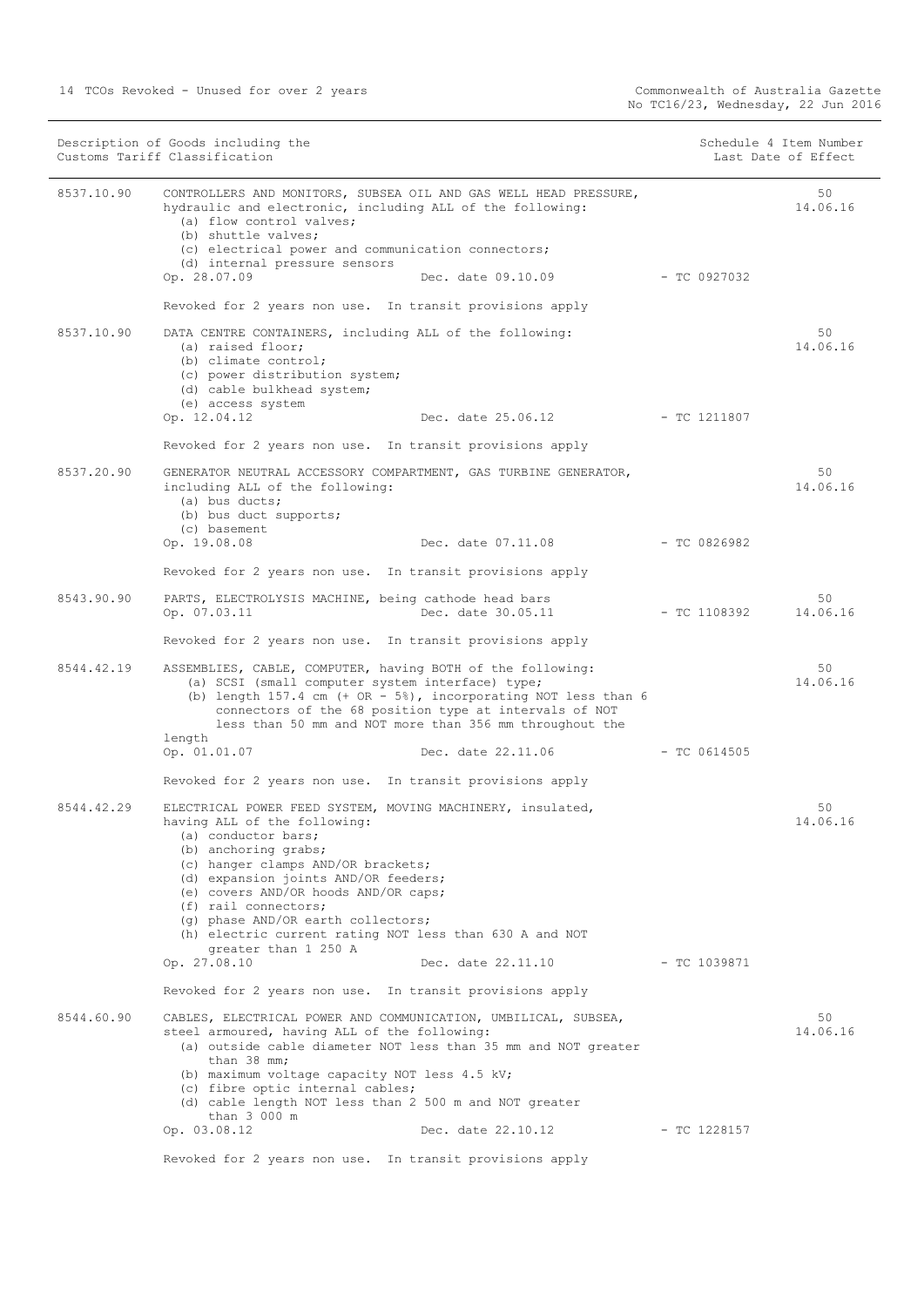## <span id="page-14-0"></span>**COMMERCIAL TARIFF CONCESSION ORDERS (CTCOs) & TARIFF CONCESSION ORDERS (TCOs) NOT USED IN THE PREVIOUS 2 YEARS**

The Comptroller-General of Customs is satisfied that the CTCOs and TCOs listed in the table below are no longer required because, in the 2 years preceding the day of this notice, they have not been quoted in an import declaration to secure a concessional rate of duty.

From Thursday, 21 July 2016, it is intended to take action to revoke these Orders under subsection 269SD(1A) of the Customs Act 1901. In accordance with subsection 269SG(2) of the Customs Act 1901, in transit provisions shall apply. If revoked, the expected date of effect will be 20 July 2016.

Interested parties are invited to provide, by close of business, Wednesday 20 July 2016, written reasons why an Order should NOT be revoked.

Please advise if any of the Orders listed below have been quoted on an import declaration.

If a request is made to retain an Order used for the granting of a Determination, please specify the Determination and the linked Item number to enable mapping to the Order and its scope.

Contact: Email tarcon@border.gov.au, phone 02 6229 3544.

#### THE TABLE

Tariff<br>Classification Description  $\blacksquare$ 

| 3808.91.90 | ANT BAIT, having an active ingredient of methoprene<br>Op. 01.01.07                                          | Dec. date 08.11.06                                                                                                                                       | $-$ TC 0614063 |
|------------|--------------------------------------------------------------------------------------------------------------|----------------------------------------------------------------------------------------------------------------------------------------------------------|----------------|
| 3808.91.90 | INSECTICIDES, having a basis of thiodicarb<br>Op. 01.01.07                                                   | Dec. date 07.12.06 - TC 0614785                                                                                                                          |                |
| 3808.91.90 | Op. 22.06.11                                                                                                 | INSECTICIDES, MOSQUITO REPELLENT, being an adhesive backed patch<br>having a basis of citronella oil AND eucalyptus citriodora oil<br>Dec. date 12.09.11 | $-$ TC 1120060 |
| 3808.92.00 | FUNGICIDES, having a basis of furalaxyl<br>Op. 01.01.07                                                      | Dec. date 02.11.06 - TC 0614072                                                                                                                          |                |
| 3808.93.00 | 175 q/l of endothal base<br>Op. 01.01.07                                                                     | ENDOTHAL, formulated into a water miscible concentrate containing<br>Dec. date 06.11.06 - TC 0614102                                                     |                |
| 3808.93.00 | Op. 14.07.08                                                                                                 | HERBICIDES, GROWTH REGULATOR, having a basis of trinexapac<br>Dec. date 03.10.08                                                                         | $-$ TC 0818097 |
| 3808.99.00 |                                                                                                              | PRESERVATIVES, having a basis of 4,4 - Dimethyloxazolidine<br>Op. 01.01.07 Dec. date 06.11.06 - TC 0614145                                               |                |
| 3808.99.00 | 7-dioxabicyclo(3.3.0) octane<br>Op. 01.01.07                                                                 | PRESERVATIVES, having a basis of 5-Hydroxymethoxymethyl-1-aza-3,<br>Dec. date 06.11.06                                                                   | $-$ TC 0614146 |
| 3808.99.00 | MITICIDES, having a basis of diafenthiuron<br>Op. 03.12.09                                                   | Dec. date 26.02.10                                                                                                                                       | $-$ TC 0946989 |
| 3808.99.00 | Op. $02.03.10$                                                                                               | BIOCIDE FUMIGANTS, having a basis of ethanedinitrile (EDN)<br>Dec. date 21.05.10                                                                         | $-$ TC 1010608 |
| 3812.30.00 | of copper iodine triphenylphosphine<br>Op. 28.09.10                                                          | GRANULES AND/OR POWDER, ANTIOXIDANT, POLYAMIDE, having a basis<br>Dec. date 20.12.10                                                                     | $-$ TC 1044225 |
| 3812.30.00 | ANTIOXIDANTS, RUBBER, hindered phenol, polymeric<br>Op. 11.12.97                                             | Dec. date 27.02.98                                                                                                                                       | $-$ TC 9710955 |
| 3815.19.00 | CATALYSTS, having BOTH of the following:<br>(a) magnesium chloride;<br>(b) titanium chloride<br>Op. 15.05.06 | Dec. date 28.07.06                                                                                                                                       | $-$ TC 0606806 |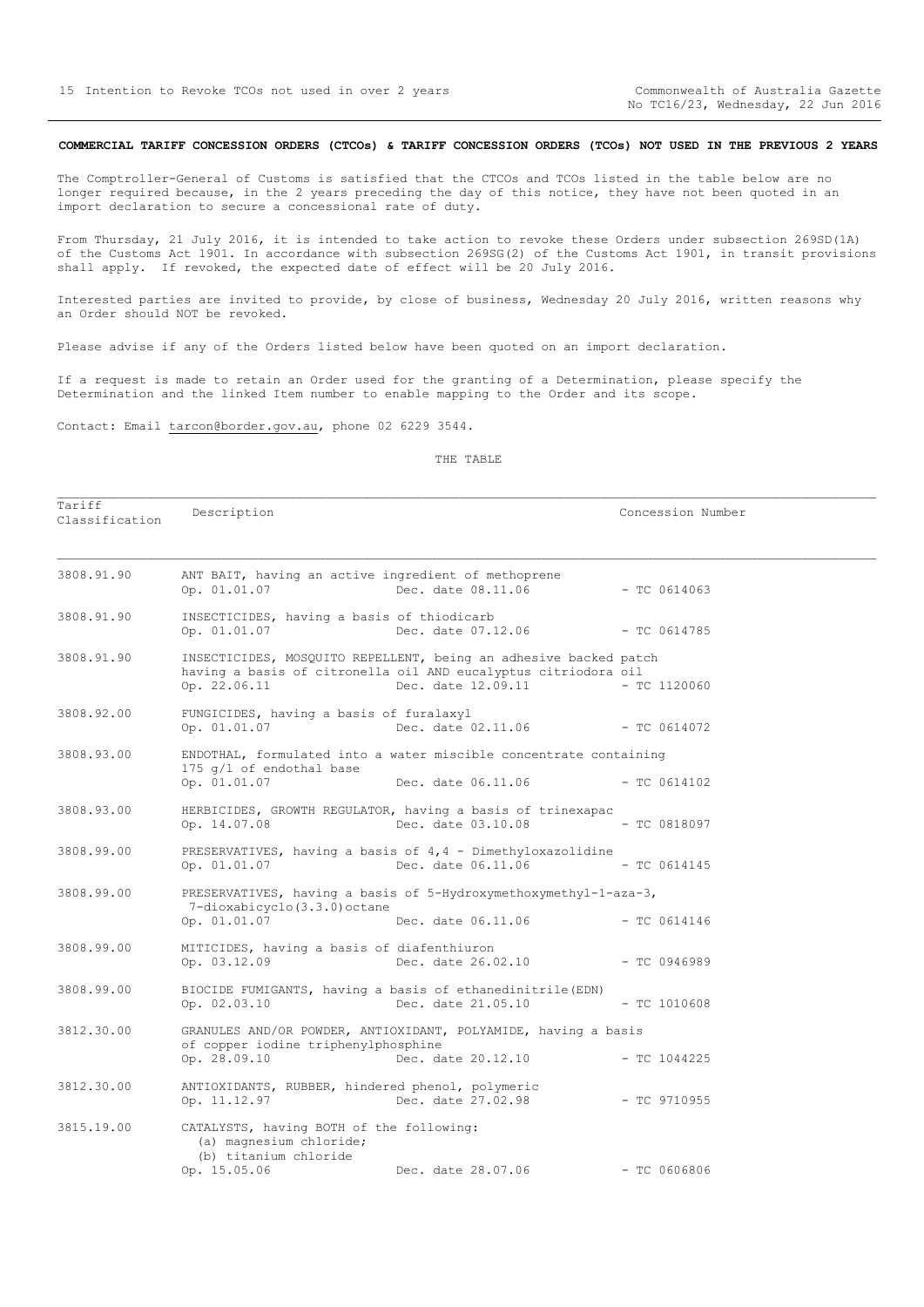| 3815.90.00 | CATALYSTS, comprising BOTH of the following:<br>(a) oxides of iron, calcium, cerium, molybdenum;<br>(b) potassium ferrite compounds<br>Op. 21.01.04<br>$Dec. date 02.04.04$ - TC 0401009                                                                                                                                |
|------------|-------------------------------------------------------------------------------------------------------------------------------------------------------------------------------------------------------------------------------------------------------------------------------------------------------------------------|
| 3816.00.00 | MORTARS, REFRACTORY, TAPHOLE, BLAST FURNACE, resin bonded,<br>having an alumina content (AL203) NOT less than 59%<br>Op. 30.01.09<br>Dec. date 24.04.09<br>$-TC0903182$                                                                                                                                                 |
| 3816.00.00 | MORTARS, REFRACTORY, CERAMIC PLUG, BLAST FURNACE, resin bonded,<br>having an alumina content (AL203) NOT less than 59%<br>Op. 30.01.09<br>Dec. date 24.04.09<br>- TC 0903186                                                                                                                                            |
| 3816.00.00 | CASTABLE MIXTURES, REFRACTORY, BLAST FURNACE HOT BLAST MAINS,<br>having an alumina (AL2O3) content NOT less than 4% and<br>NOT greater than 12%<br>Op. 11.03.09<br>Dec. date 29.05.09<br>$-$ TC 0908196                                                                                                                 |
| 3816.00.00 | CASTABLE MIXTURES, REFRACTORY, INSULATING, BLAST FURNACE, having<br>ALL of the following:<br>(a) silicon dioxide (SiO2) content NOT less than $40\$ ;<br>(b) alumina (A1203) content NOT less than 35%;<br>(c) calcium oxide (CaO) content NOT less than 8%;<br>(d) ferrous oxide (Fe2O3) content NOT less than 1%      |
|            | Op. 11.03.09<br>Dec. date 29.05.09<br>$-$ TC 0908209                                                                                                                                                                                                                                                                    |
| 3816.00.00 | HOT REPAIR MIXTURE, REFRACTORY, fused magnesia-based, having ALL<br>of the following:<br>(a) magnesium oxide (MgO) content NOT less than 65%;<br>(b) calcium oxide (CaO) content NOT less than 15%;<br>(c) iron (III) oxide (Fe203) content NOT greater than 2%<br>Dec. date 06.06.12<br>Op. 08.03.12<br>$-$ TC 1207968 |
| 3822.00    | REAGENTS AND DIAGNOSTIC KITS being urine test strips to perform<br>the following tests:<br>(a) amylase;<br>(b) calibration test strips<br>Op. 01.07.96<br>Dec. date 28.06.96<br>- TC 9608176                                                                                                                            |
| 3824.90.90 | REAGENT, FLOTATION, being an ethylhexanol distillation residue<br>Op. 11.08.05<br>Dec. date 28.10.05<br>$-$ TC 0510608                                                                                                                                                                                                  |
| 3824.90.90 | GELLING AGENTS, being solutions of polyoxoaluminium octoate in<br>ester solvents<br>Op. 11.04.07<br>Dec. date 29.06.07 - TC 0705192                                                                                                                                                                                     |
| 3824.90.90 | PRIMERS, MEMBRANE, solvent free, water soluble, bitumen based<br>Op. 12.03.09<br>Dec. date 29.05.09 - TC 0908467                                                                                                                                                                                                        |
| 3824.90.90 | AMORPHOUS ALUMINO-SILICATE GEL, synthetic, in spherical bead<br>form, having BOTH of the following:<br>(a) chemical composition of NOT less than 97% silica,<br>remainder alumina;<br>(b) crushing strength NOT less than 120 N<br>Op. 13.11.12<br>Dec. date 04.02.13<br>$-$ TC 1243330                                 |
| 3824.90    | DECYL OLEATE<br>Op. 01.07.96<br>Dec. date 19.06.96<br>$-$ TC 9602099                                                                                                                                                                                                                                                    |
| 3824.90    | METHYLMETHACRYLATE MONOMER, with silica filler<br>Op. 01.07.96<br>Dec. date 18.06.96<br>$-$ TC 9603596                                                                                                                                                                                                                  |
| 3824.90    | LACTIC ACID, buffered with sodium lactate<br>Op. 01.07.96<br>Dec. date 17.06.96<br>$-$ TC 9603630                                                                                                                                                                                                                       |
| 3824.90.90 | DISPERSING AGENT AND STABILISER, being the sodium salt of a<br>phenosulphonic acid condensation product in powder form<br>Op. 01.07.96<br>Dec. date 13.06.96<br>$- TC 9605951$                                                                                                                                          |
| 3824.90    | FORMALDEHYDE, 40% solution in butanol<br>Op. 01.07.96<br>Dec. date 17.06.96<br>$-$ TC 9606303                                                                                                                                                                                                                           |
| 3904.61.00 | COATINGS, water based, containing polytetrafluoroethylene<br>Dec. date 29.07.13<br>Op. 14.05.13<br>- TC 1315912                                                                                                                                                                                                         |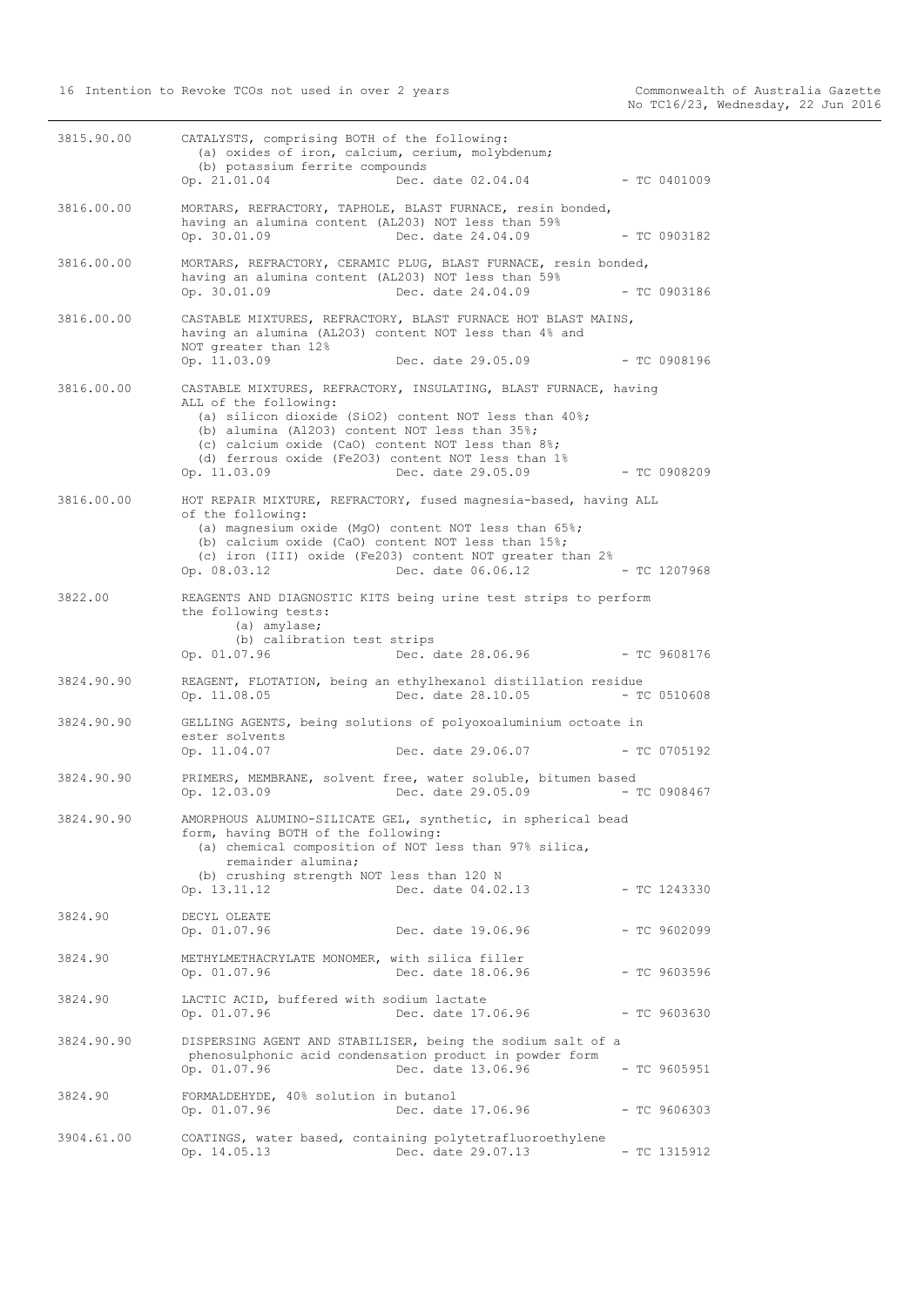| 3904.90.00 | (a) toolholders;<br>(b) marking tools;<br>(c) tool cases;<br>(d) hole punches;<br>$(e)$ lamps;<br>(f) polishing discs;<br>$(q)$ drills;<br>(h) mirrors;<br>(i) torches with batteries;<br>(j) battery junction adaptors with heaters;<br>(k) working manuals;<br>(1) shooting globules;<br>(m) pressure appliers;<br>(n) videos and/or CDs;<br>(o) resins;<br>(p) vacuum sealants;<br>$(q)$ foils;<br>(r) polishes;<br>(s) carbide bits;<br>$(t)$ tapes;<br>(u) blades | KITS, WINDSCREEN REPAIR, comprising ALL of the following:                                                                                                                                   |                |  |
|------------|------------------------------------------------------------------------------------------------------------------------------------------------------------------------------------------------------------------------------------------------------------------------------------------------------------------------------------------------------------------------------------------------------------------------------------------------------------------------|---------------------------------------------------------------------------------------------------------------------------------------------------------------------------------------------|----------------|--|
|            | Op. 17.06.05                                                                                                                                                                                                                                                                                                                                                                                                                                                           | Dec. date 07.10.05                                                                                                                                                                          | $-$ TC 0507511 |  |
| 3907.20.00 | Glycol-Di-Ether diacrylate                                                                                                                                                                                                                                                                                                                                                                                                                                             | POLYETHERS, acrylic modified, composition: Bisphenol A-Polyethylene                                                                                                                         |                |  |
|            | Op. 01.07.96                                                                                                                                                                                                                                                                                                                                                                                                                                                           | Dec. date 12.06.96                                                                                                                                                                          | $-$ TC 9605991 |  |
| 3917.40.00 |                                                                                                                                                                                                                                                                                                                                                                                                                                                                        | FITTINGS, FIBREGLASS AND/OR EPOXY, complying with BOTH of the                                                                                                                               |                |  |
|            | following:<br>(a) manufactured to specification ASTM D2992;<br>listed                                                                                                                                                                                                                                                                                                                                                                                                  | (b) Underwriters Laboratory or Underwriters Laboratory Canada                                                                                                                               |                |  |
|            | Op. 06.03.98                                                                                                                                                                                                                                                                                                                                                                                                                                                           | Dec. date 29.05.98                                                                                                                                                                          | $- TC 9802042$ |  |
| 3919.90.00 | following:                                                                                                                                                                                                                                                                                                                                                                                                                                                             | FILM, polyethylene terephthalate, transparent, having ALL of the                                                                                                                            |                |  |
|            | (b) a release liner;<br>(c) a printing receptive coating;<br>(d) in rolls having a minimum width of 1300 mm<br>Op. 14.02.95                                                                                                                                                                                                                                                                                                                                            | (a) an acrylic pressure-sensitive adhesive coating on one side;<br>Dec. date 15.06.95                                                                                                       | $-$ TC 9501982 |  |
| 3919.90.00 |                                                                                                                                                                                                                                                                                                                                                                                                                                                                        | FILM, copolymer, coloured, transparent, having BOTH the following:<br>(a) release liner, bleached kraft, silicone coated one side;<br>(b) thickness (excluding liner) NOT exceeding 0.14 mm |                |  |
|            | Op. 29.08.95                                                                                                                                                                                                                                                                                                                                                                                                                                                           | Dec. date 08.12.95                                                                                                                                                                          | $-$ TC 9510147 |  |
| 3920.10.00 | the following:<br>(a) two layer laminate;                                                                                                                                                                                                                                                                                                                                                                                                                              | POLYETHYLENE FILM, HEAT ACTIVATED ADHESIVE COATED, comprising ALL of<br>(b) adhesive activated at temperature of NOT less than                                                              |                |  |
|            | 150 degrees $C$ ;<br>microns                                                                                                                                                                                                                                                                                                                                                                                                                                           | (c) width NOT less than 600 mm and NOT greater than 1 500 mm;<br>(d) thickness NOT less than 100 microns and NOT greater than 350                                                           |                |  |
|            | Op. 19.11.03                                                                                                                                                                                                                                                                                                                                                                                                                                                           | Dec. date 11.02.04                                                                                                                                                                          | $-$ TC 0314737 |  |
| 3920.20.00 | ALL of the following:                                                                                                                                                                                                                                                                                                                                                                                                                                                  | FILM, POLYPROPYLENE, multi-layered, cast coated food grade, having                                                                                                                          |                |  |
|            | (a) thickness not exceeding 30 micron (nominal);<br>(b) sealant layer of LDPE/EVA;<br>(c) release additive;                                                                                                                                                                                                                                                                                                                                                            |                                                                                                                                                                                             |                |  |
|            | Op. 19.01.96                                                                                                                                                                                                                                                                                                                                                                                                                                                           | (d) on reels, width 205 mm $(+ or - 1$ mm) OR 210 mm $(+ or - 1$ mm)<br>Dec. date 22.07.96                                                                                                  | $- TC 9601927$ |  |
| 3920.43.00 | following:                                                                                                                                                                                                                                                                                                                                                                                                                                                             | POLYVINYL CHLORIDE FILM, biaxially-oriented, having BOTH of the                                                                                                                             |                |  |
|            | (a) a thickness range of 40-150 microns;<br>at 100 degrees C;                                                                                                                                                                                                                                                                                                                                                                                                          | (b) shrinkage rates measured according to DIN 53377 as follows:<br>(i) transverse direction, from 0% at 70 degrees C to 45%                                                                 |                |  |
|            | at 100 degrees C                                                                                                                                                                                                                                                                                                                                                                                                                                                       | (ii) longitudinal direction, from 0% at 70 degrees C to 6% max.                                                                                                                             |                |  |
|            | Op. 01.01.02                                                                                                                                                                                                                                                                                                                                                                                                                                                           | Dec. date 03.01.02                                                                                                                                                                          | $-$ TC 0107124 |  |